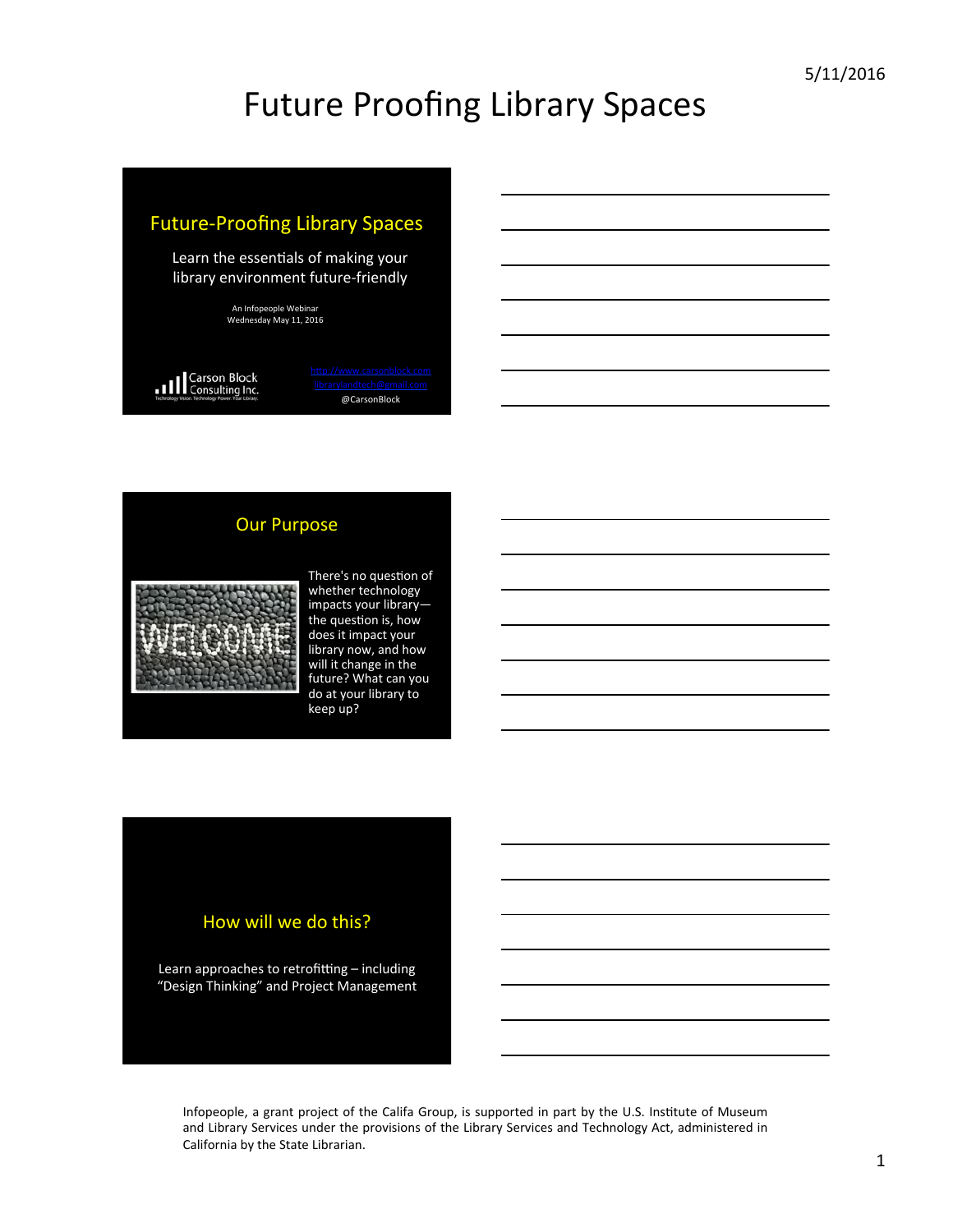

#### Get ready to engage

- Interactive (as possible)!
- .<br>Collaborative
- Conversational Safe to explore
- Type questions in chat box; we will discuss at the end of the presentation

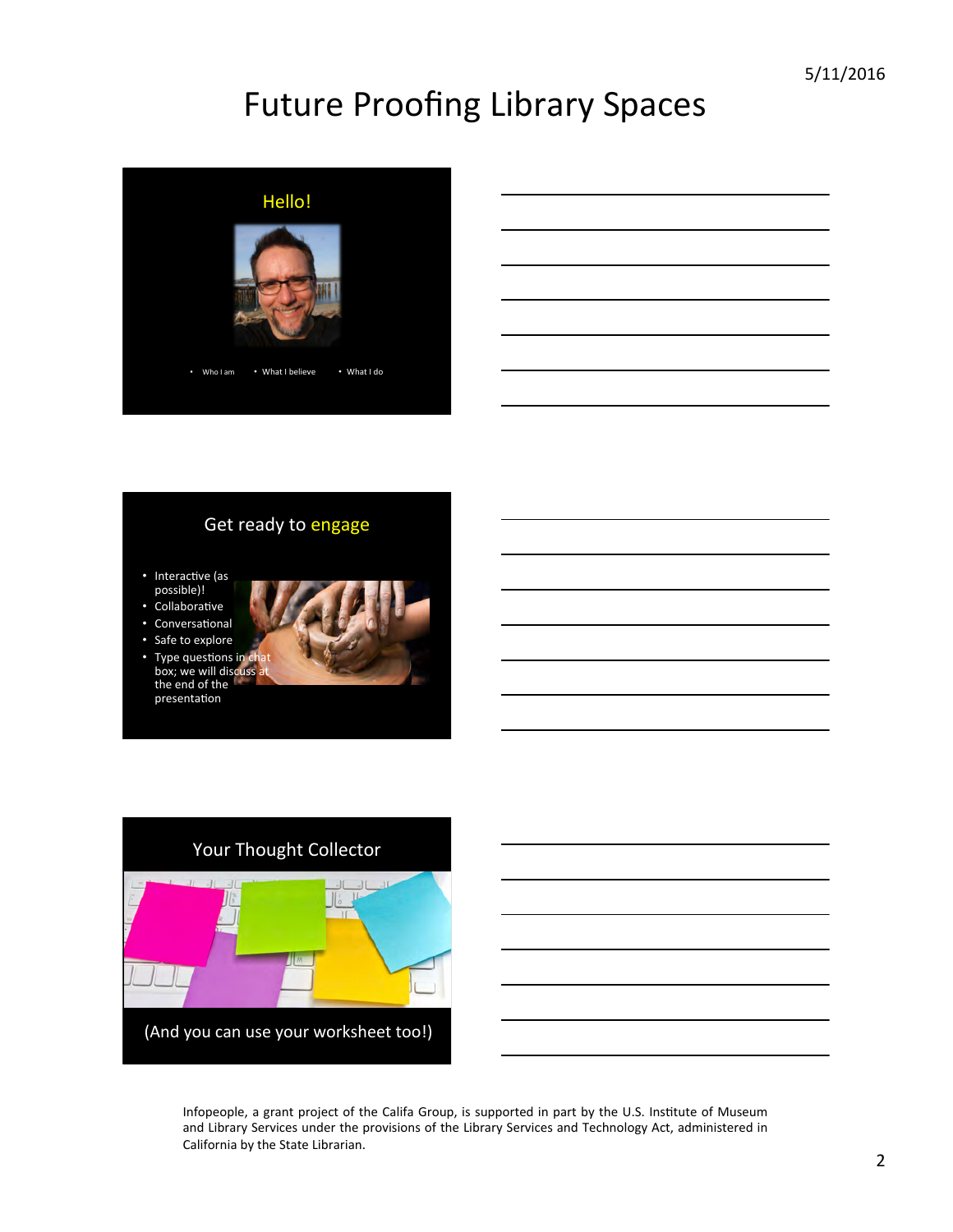#### Poll: who is here?

- Public Librarians
- School Librarians
- Special Librarians
- Academic Librarians



#### Poll: who is here?

- Tiny Libraries
- Small Libraries
- Medium Libraries
- Large Libraries



Handout: Session Worksheet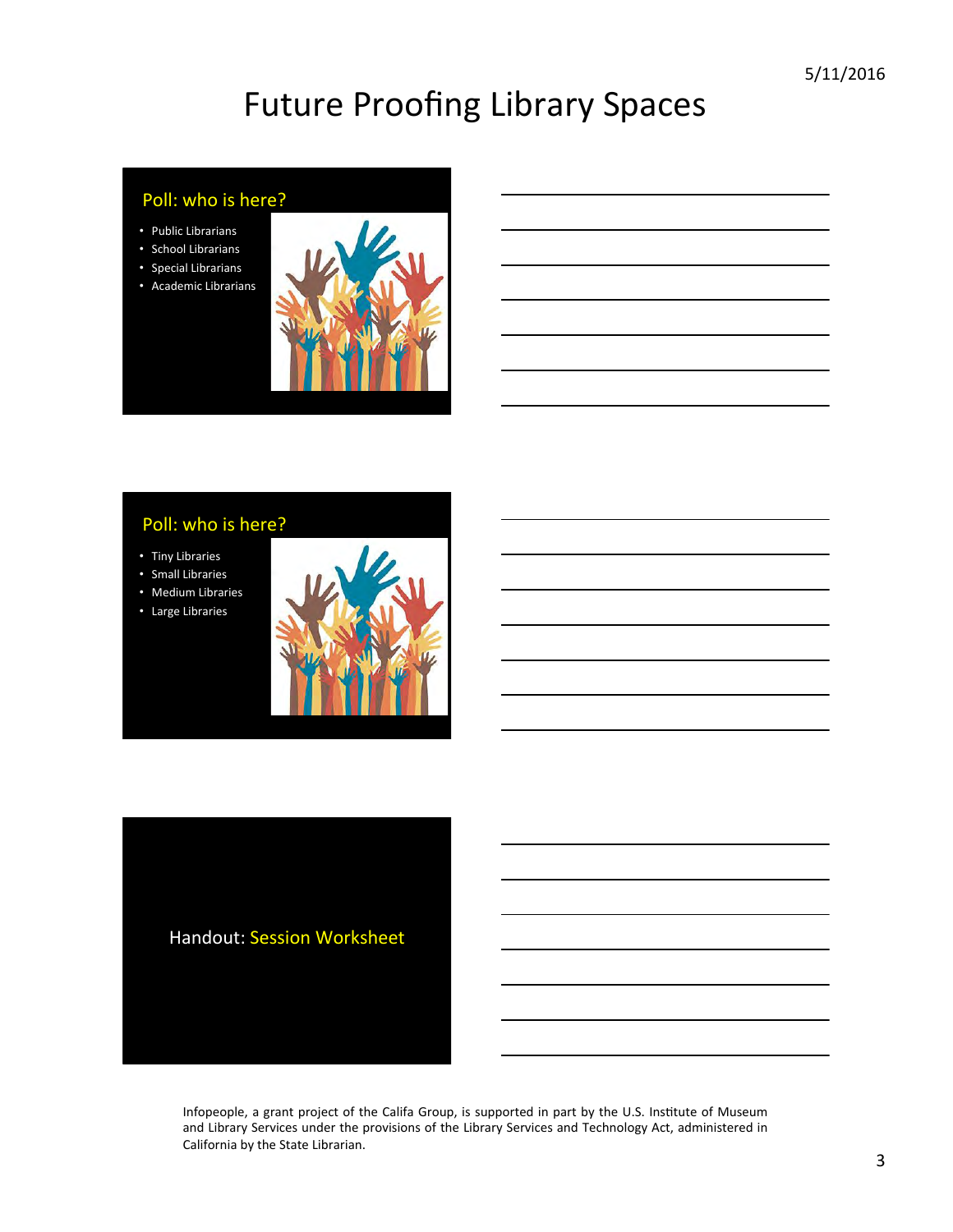Introducing Mobile Devices and Design Thinking 

Let's start with a buzz-killing acronym… 

BYOD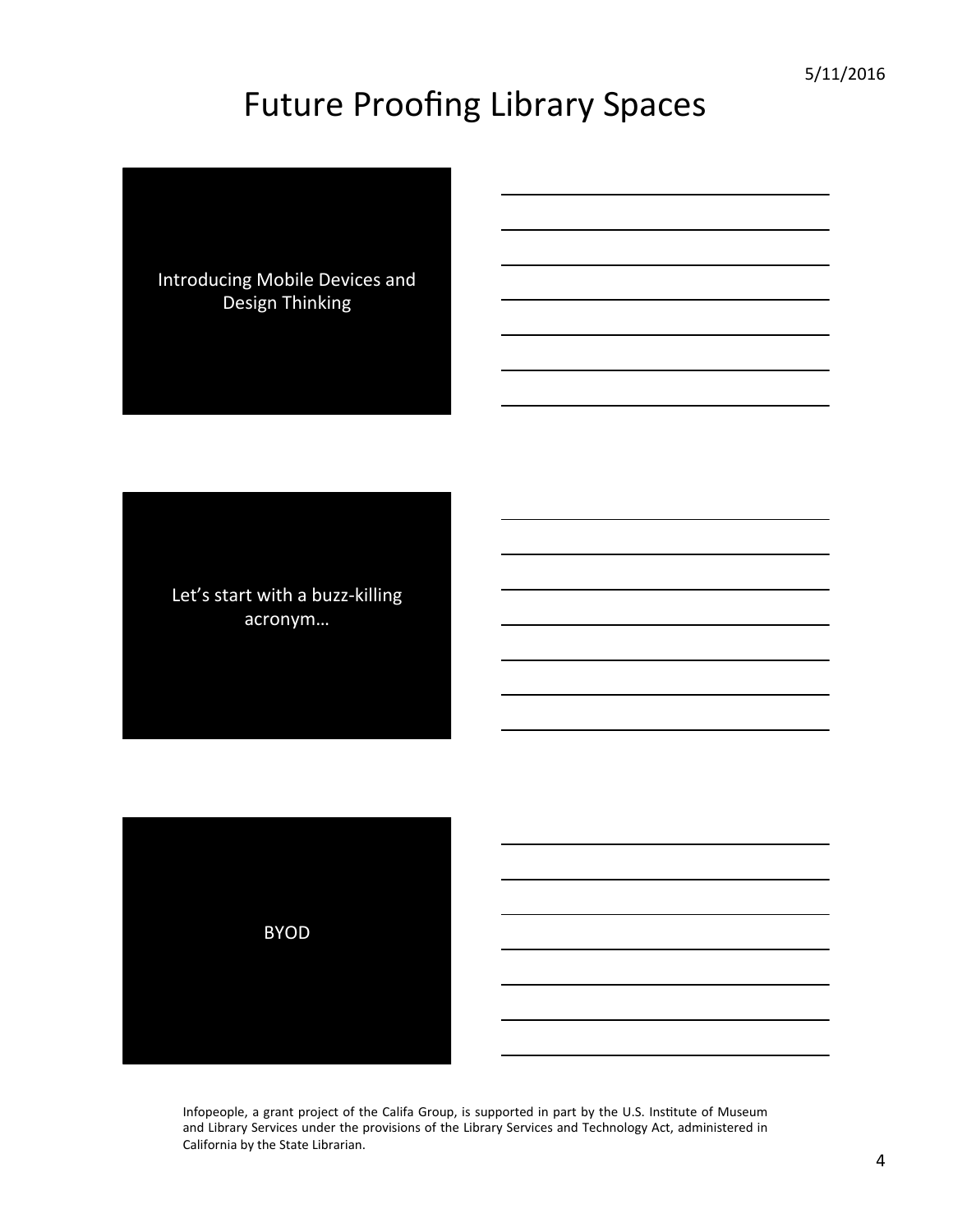





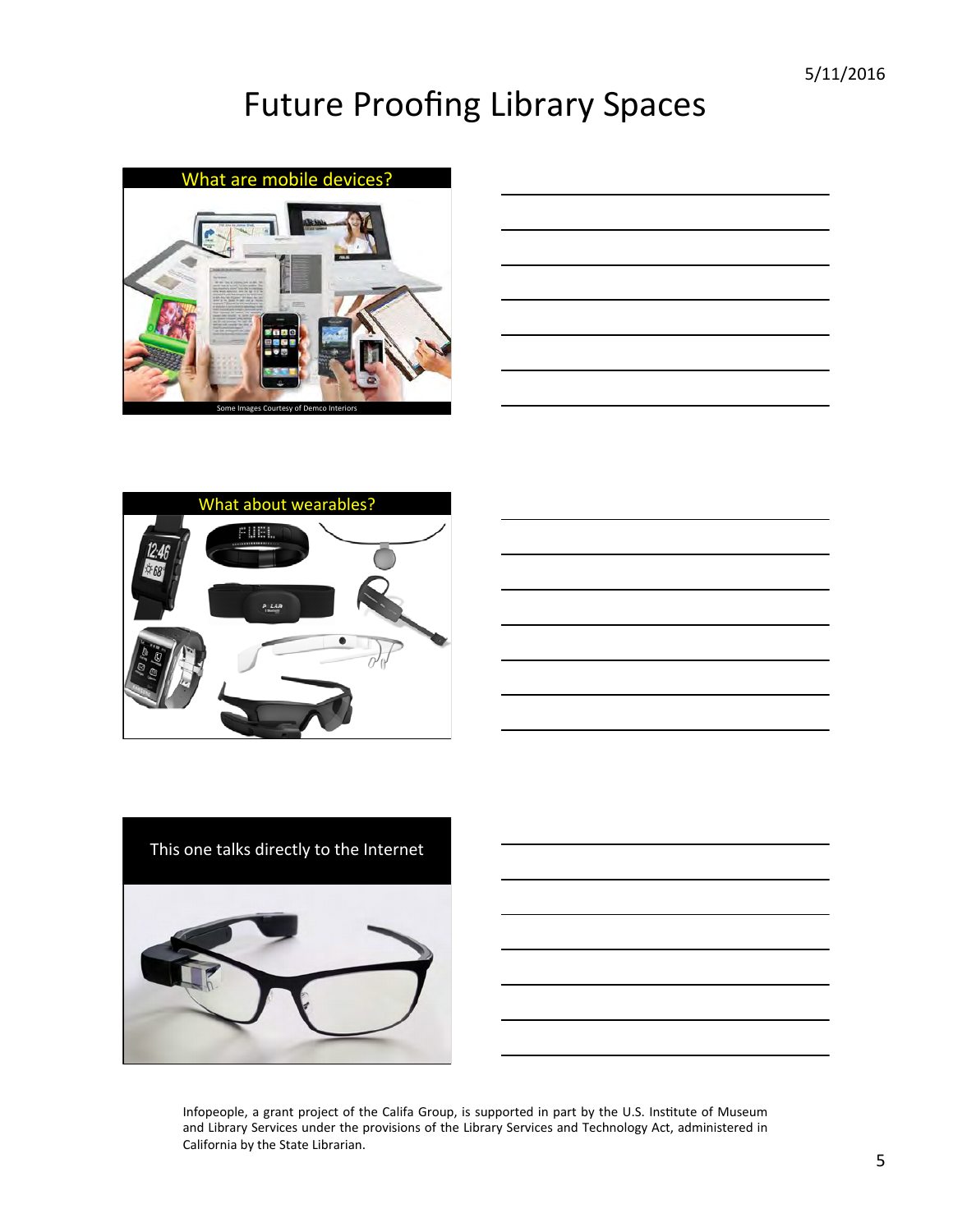





While there are several key things we can do to make our libraries mobile friendly....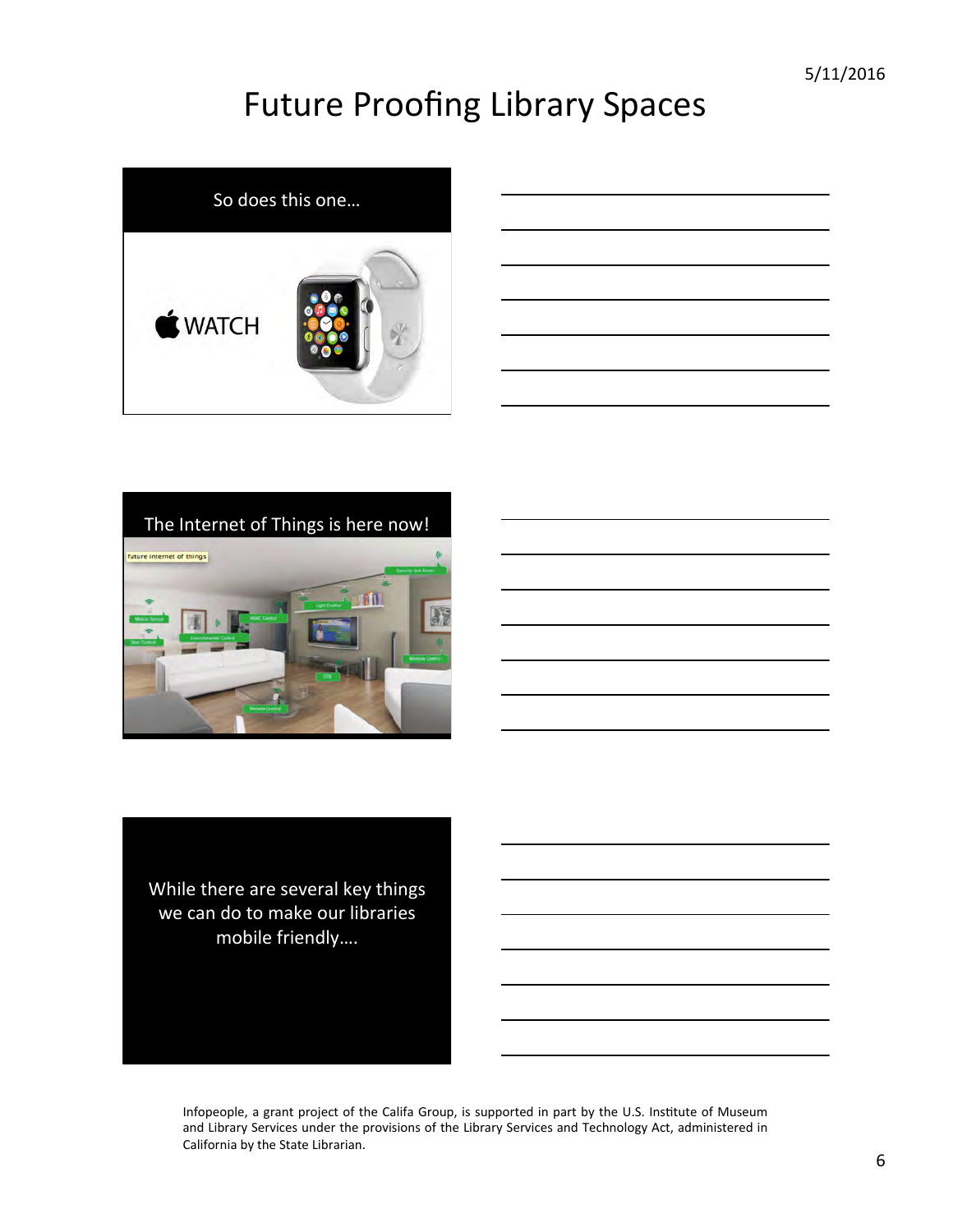





How do we do better? Let's consider what a library is today…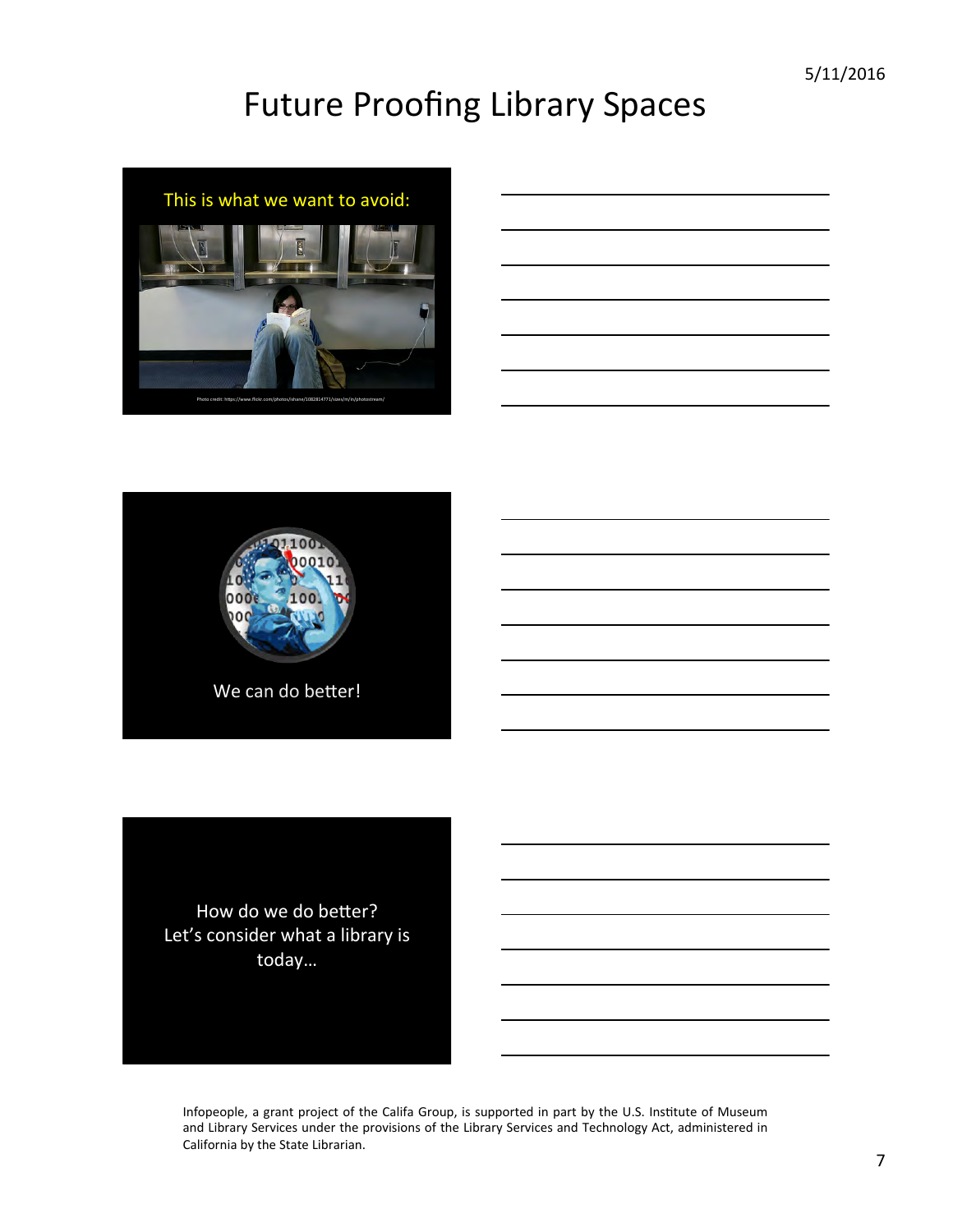



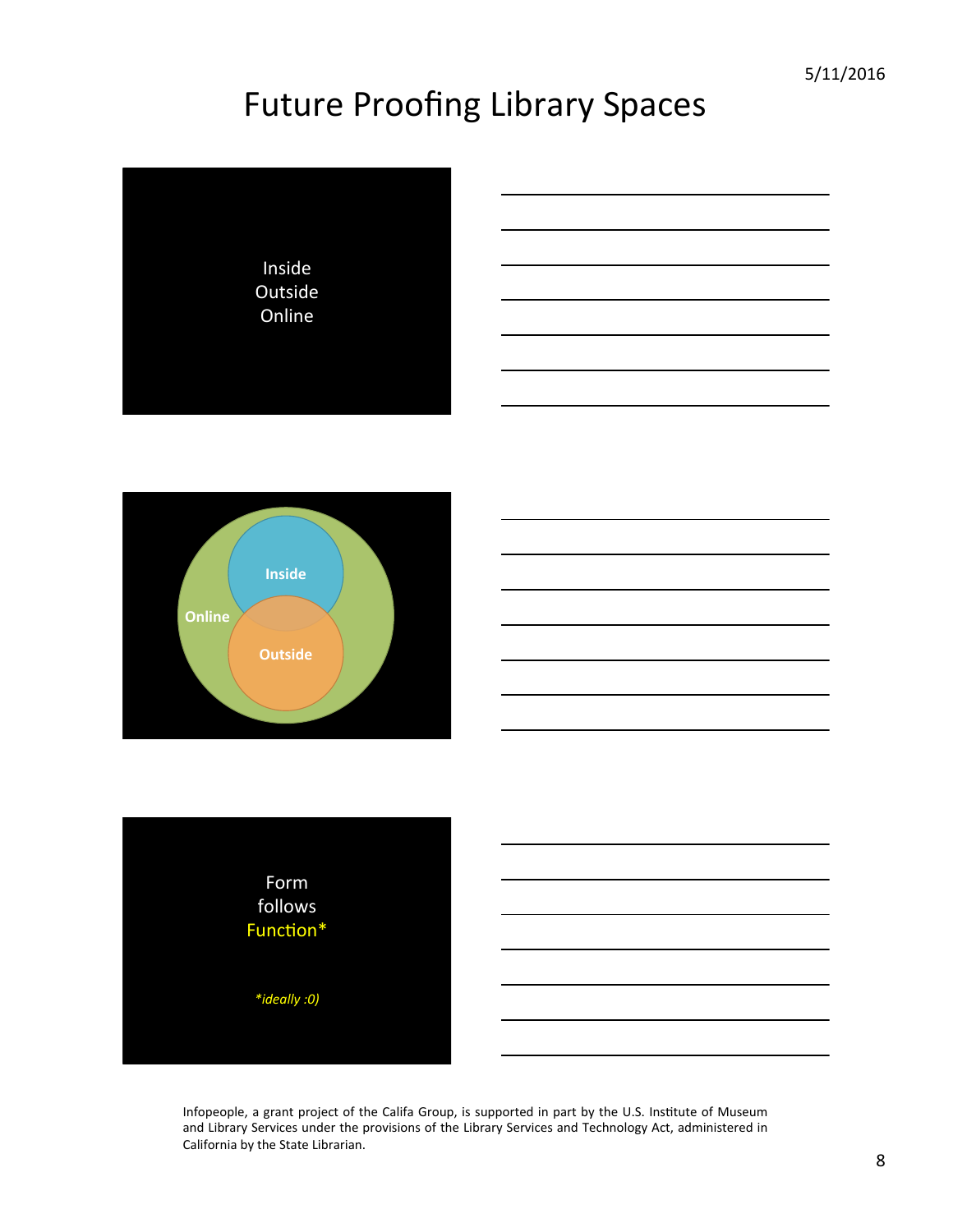

#### Design Thinking

A way to "tackle the unknown" by:

- Learn from People
- Find patterns
- Design Principles
- Make Tangible
- Iterate Relentlessly

http://upload.wikimedia.org/wikipedia/ commons/f/fd/DesignThinking.ogv

Design Thinking is a tool to help us keep pace with an ever-changing world!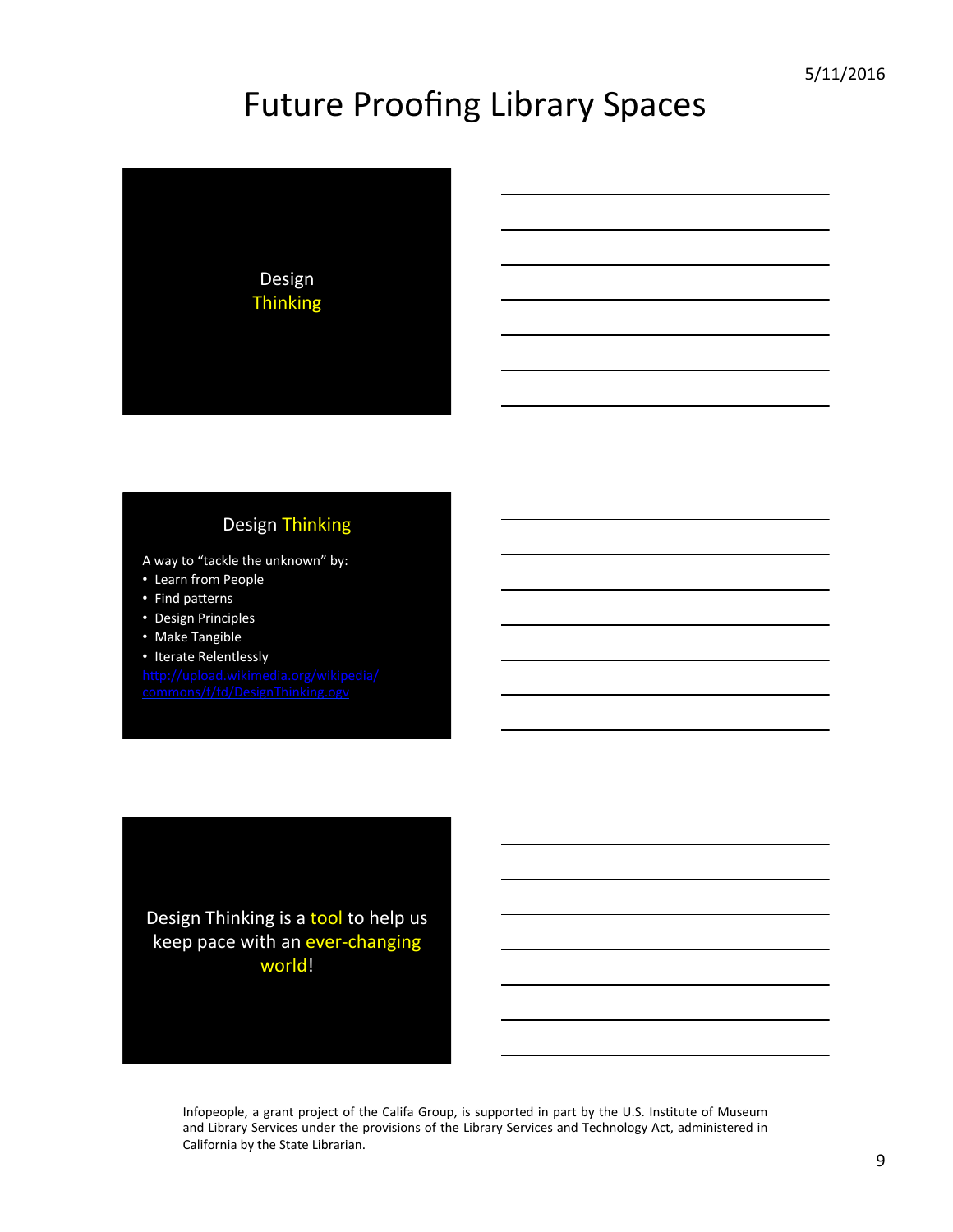#### Discussion (feel free to share in chat box)

- How is your library like the "inside/outside/online" diagram?
- How might you already be incorporating design thinking into what you do every day?





Like beans and rice, bread and butter...



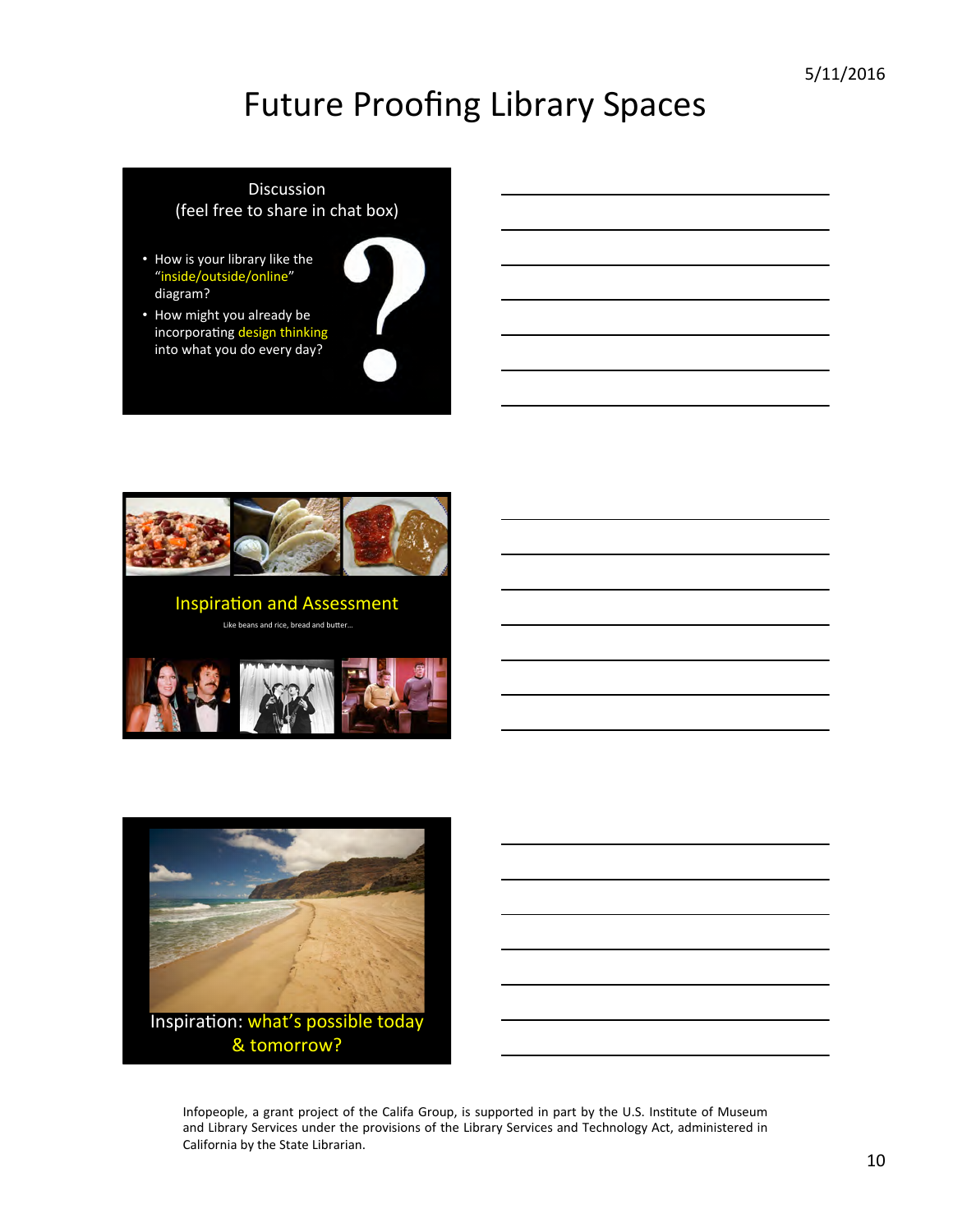



Activity: Don't forget to use your worksheet to grab inspiration!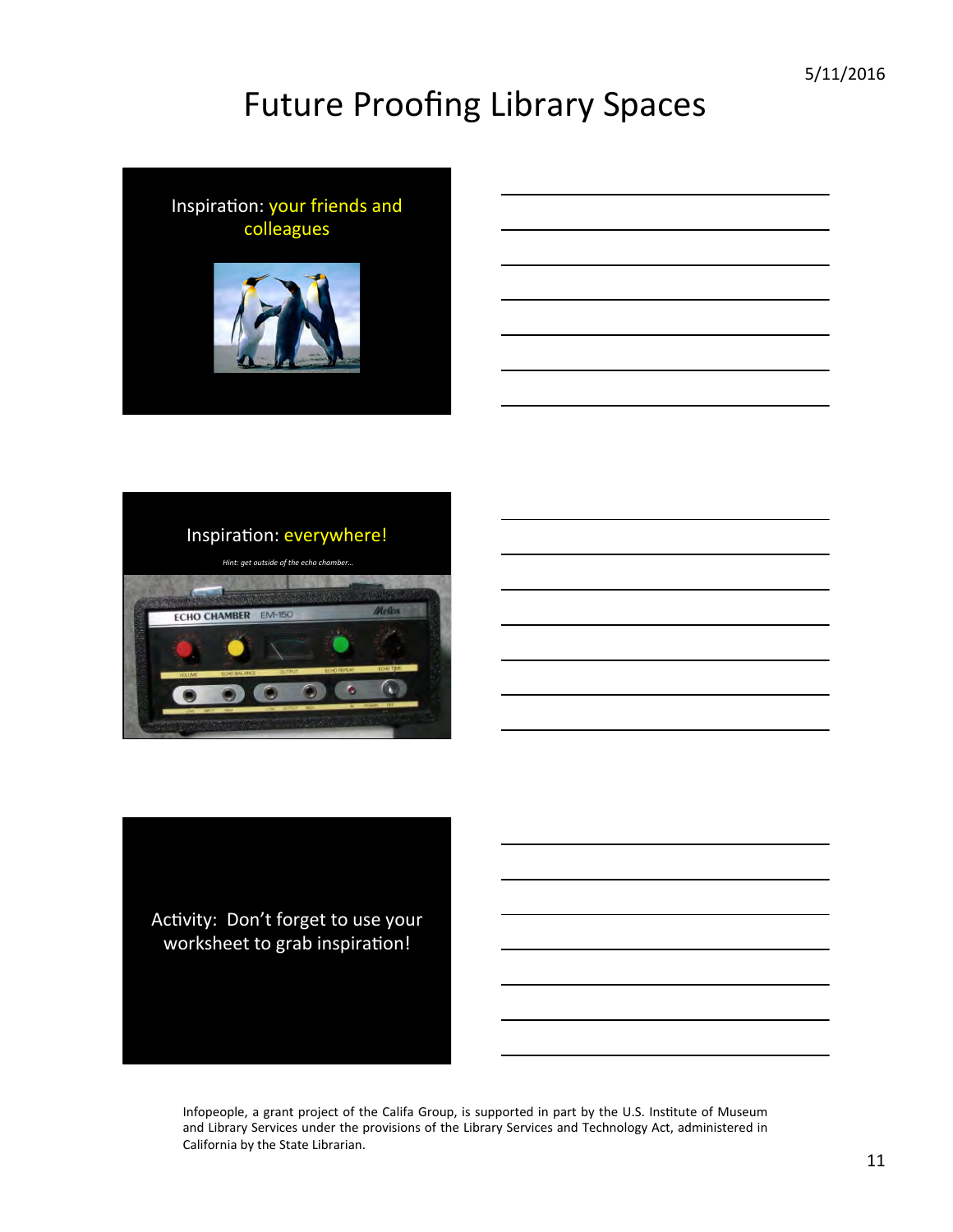Serving Mobile Users: First Things First 

#### Assessing IT Infrastructure

Having a clear idea of the library's current capacity and capabilities also creates the perfect place to build from if improvements are needed. 



#### **IT Considerations**

• Capacity of building power 

- Internet connections
- Local area networks
- Future needs

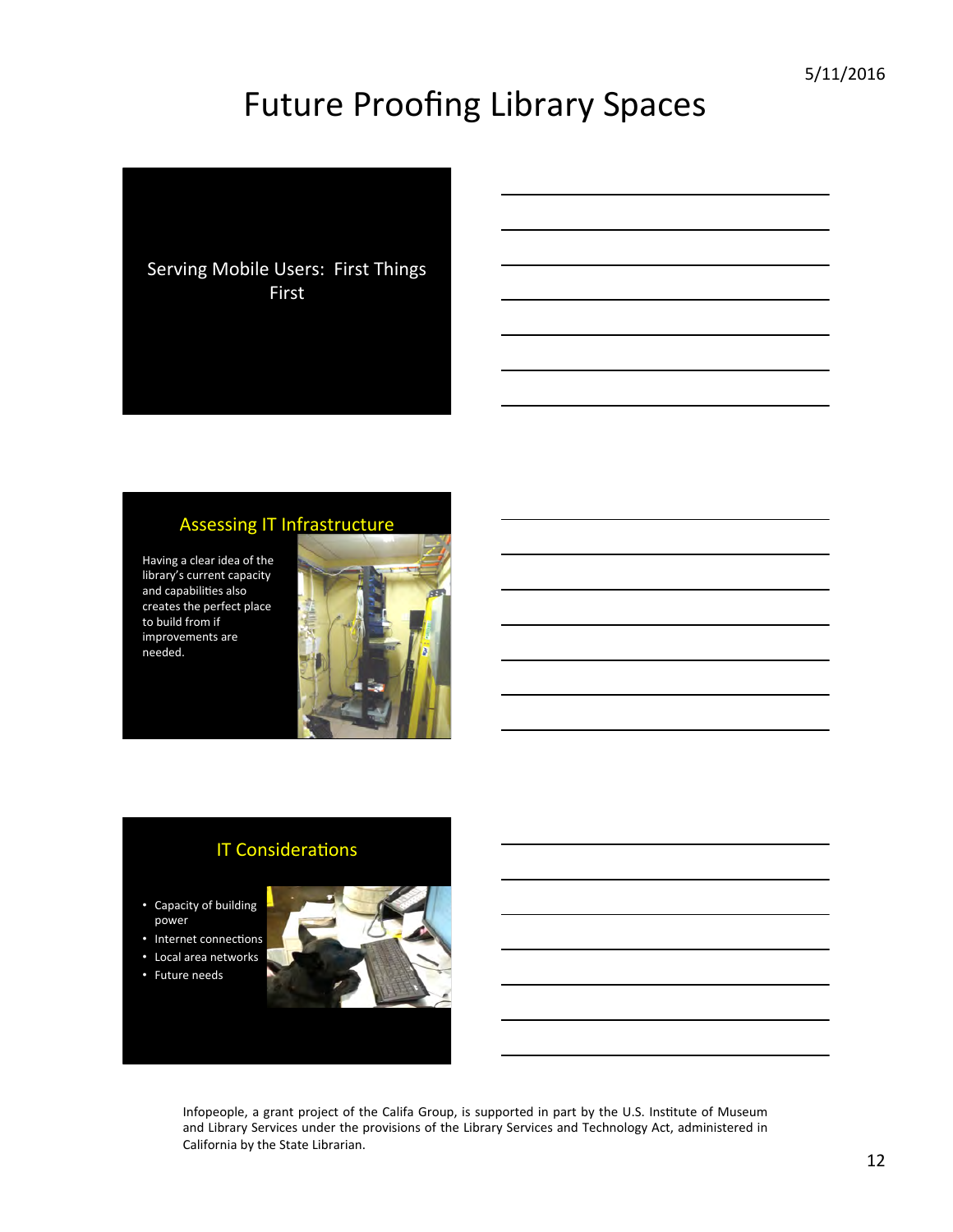The power circuits serving the building are one of the first things to look at, especially for older libraries.

#### **Power Circuits**

- Is power properly grounded?
- Are current circuits adequate or overloaded?
- Are there enough outlets (inside and outside the building)?
- Are there any power issues such as fluctuations or dimming lights?



Although mobile devices do not require large amounts of power to recharge, having good power available is a prime consideration when serving the needs of mobile users.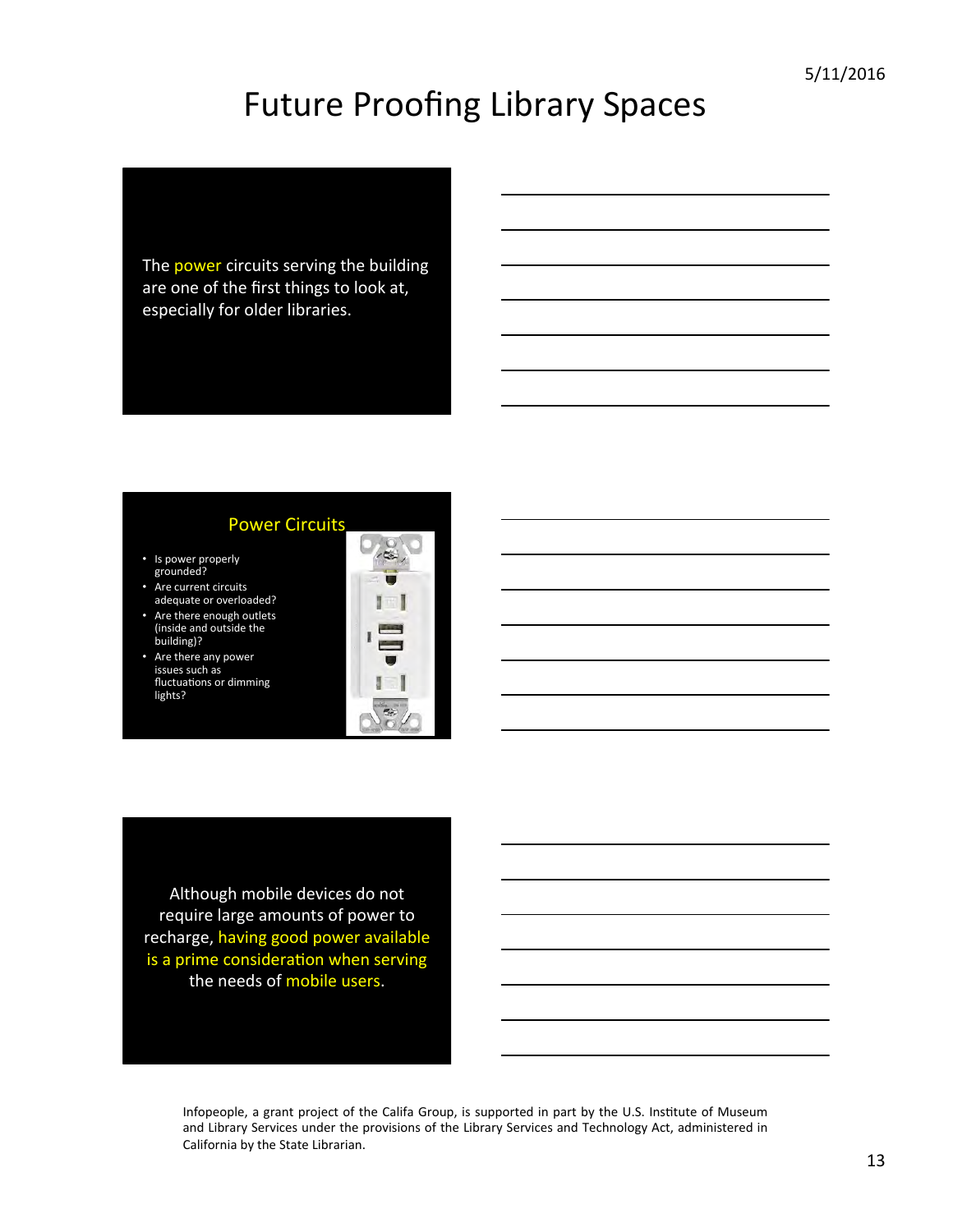

Mobile devices need more than power. 

How is your Internet Connection?

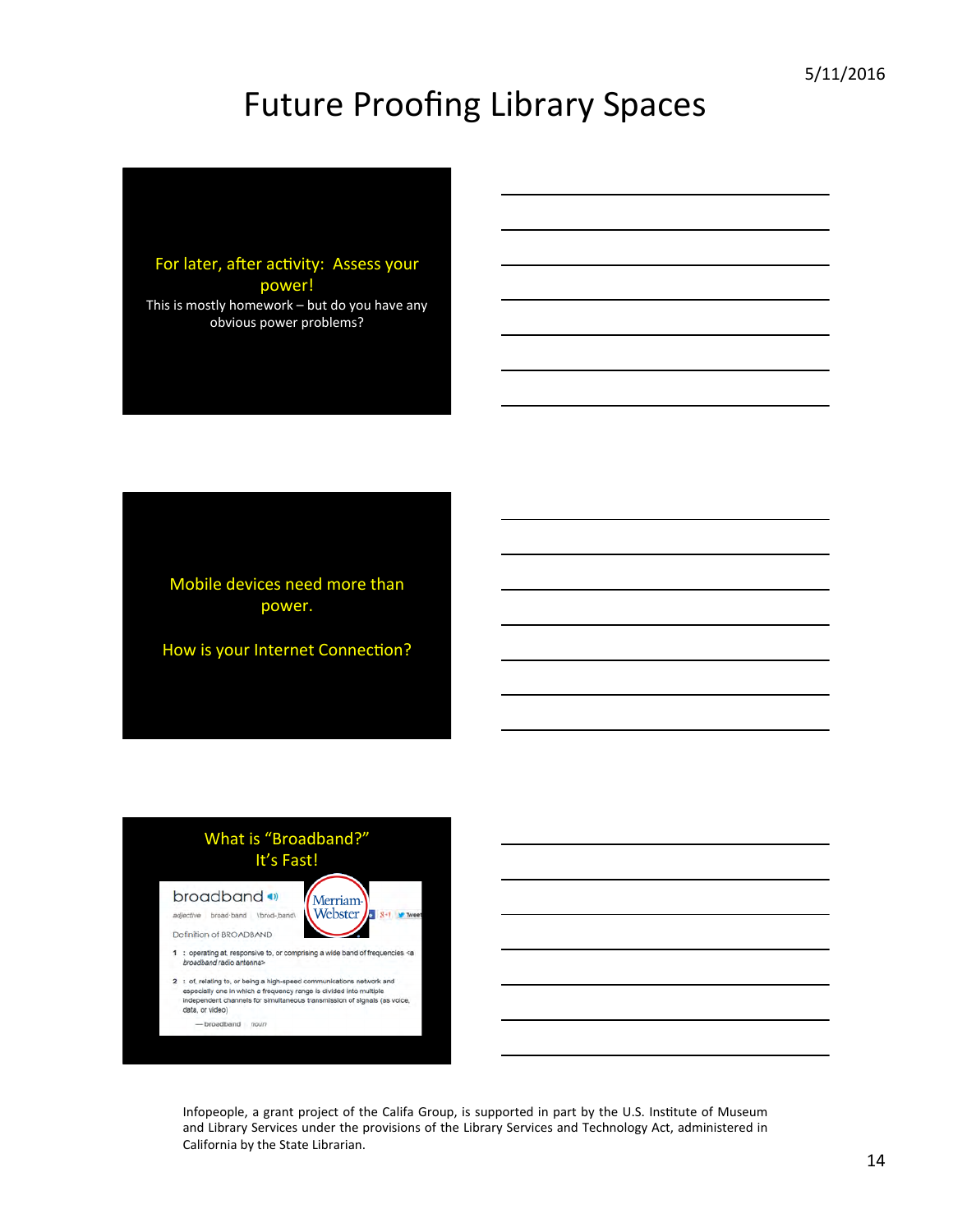#### What is "Broadband?" It's Fast! • Broadband is the word .A Ξ used to, generally tes for any finance for speaking, describe high **Broadband & Libraries** speed What's Brooklead telecommunications and, more specifically, .<br>Why does it matter to libraries' high-speed internet. .<br>The main of the stressing way to calculate a front films . These films .<br>The project of the stressing point of the context party of the<br>majoranty . For Monety  $\label{eq:3} \begin{split} &\mathcal{L}(0) \otimes \mathcal{R} \times \mathcal{L}(0) \otimes \mathcal{L}(0) \otimes \mathcal{L}(0) \otimes \mathcal{L}(0) \otimes \mathcal{L}(0) \otimes \mathcal{L}(0) \otimes \mathcal{L}(0) \otimes \mathcal{L}(0) \otimes \mathcal{L}(0) \otimes \mathcal{L}(0) \otimes \mathcal{L}(0) \otimes \mathcal{L}(0) \otimes \mathcal{L}(0) \otimes \mathcal{L}(0) \otimes \mathcal{L}(0) \otimes \mathcal{L}(0) \otimes \mathcal{L}(0) \otimes \$ • In January the FCC determined that a Changes for policity again.<br>Selected and profit in the band connectior is at least 25 Mb/sec **Statement**

Why is broadband desirable? All those devices are hungry for a network connection  $-$  and there are more and more devices every day… 

#### How can I choose the broadband speed for my library?

**ALA** 

Two Key Factors:

- What is available in your area? (more on that in a bit)
- What can you afford? (and don't forget E-Rate!)

**EDGE Formula Calculator:** <u>http://</u> chool.uw.edu/

e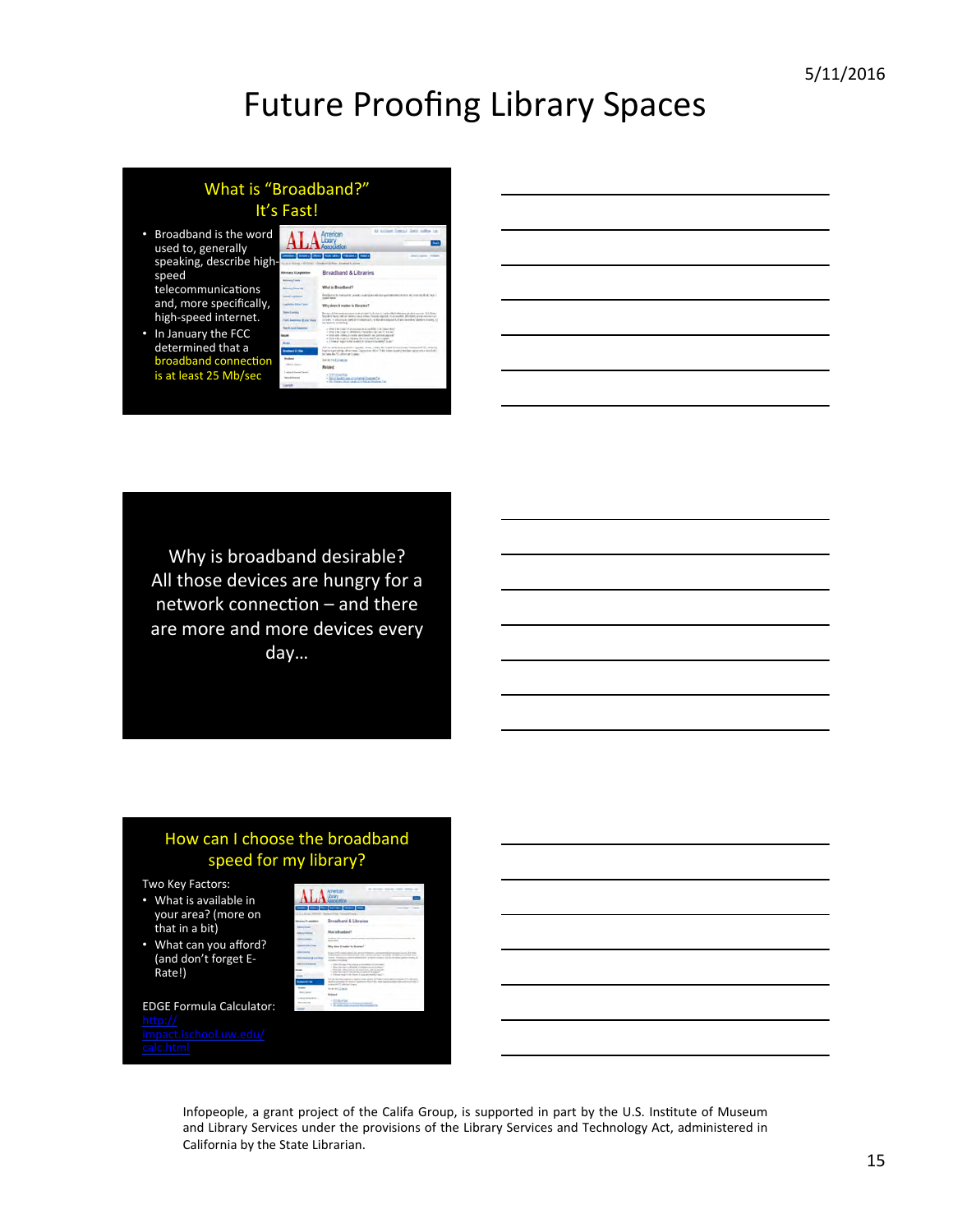#### How is speed measured? (And what do you mean by "big pipe" Internet?)

- Bits per second (bps) sloooooow
- Kilobits per second (kbps) - dial up modem speed
- Megabits per second (Mbps) - "Broadband"
- Gigabits per second (Gbps) - Fast (think the Google Fiber projects in KC, Provo and Austin).



#### How can I check my speed?

http://www.speakeasy.net/ speedtest/ 

http://www.speedtest.net/

| MegaPath<br><b><i><u>SALE A ATTRONOMICS</u></i></b><br><b>MONTH AND A</b><br><b>Allenta</b> | <b>American</b>                                                                                                                                                                                                       |       |  |
|---------------------------------------------------------------------------------------------|-----------------------------------------------------------------------------------------------------------------------------------------------------------------------------------------------------------------------|-------|--|
| <b>SPEED TEST</b><br>advision in Links                                                      | turn Galax                                                                                                                                                                                                            |       |  |
| <b>Institute Australian Car</b><br>≕                                                        | <b>Despite Qualified</b><br><b>NOSTED EXCHANGE</b><br>Data \$2.00 + Then Small Migration<br>$-100$<br><b>Car and about</b><br># 01.15mm # 22.04mm<br>_____<br>_<br>In signification steely that processed trials, and |       |  |
|                                                                                             |                                                                                                                                                                                                                       | costs |  |



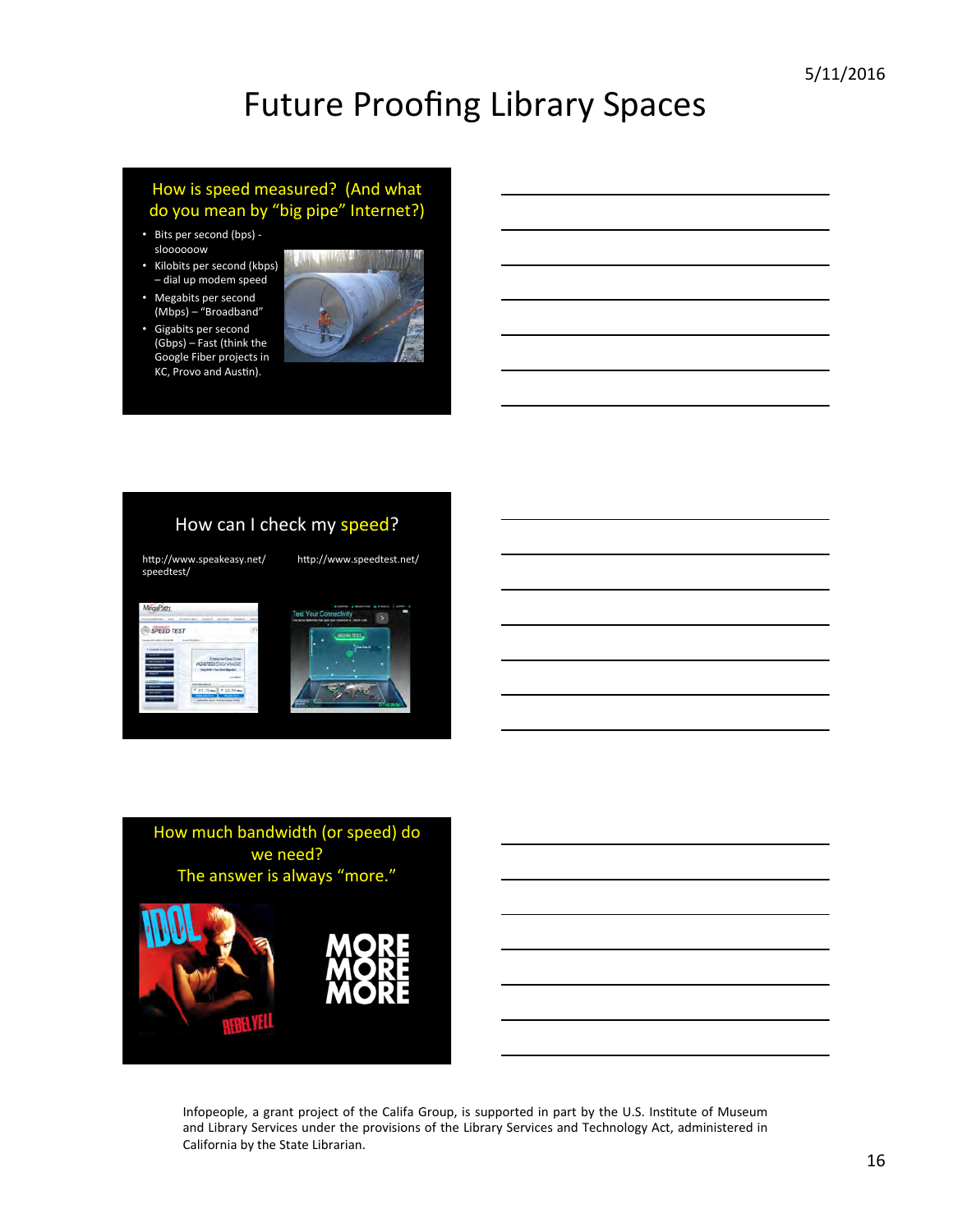





#### What about WiFi?



WiFi access points serve a limited number of users at one time.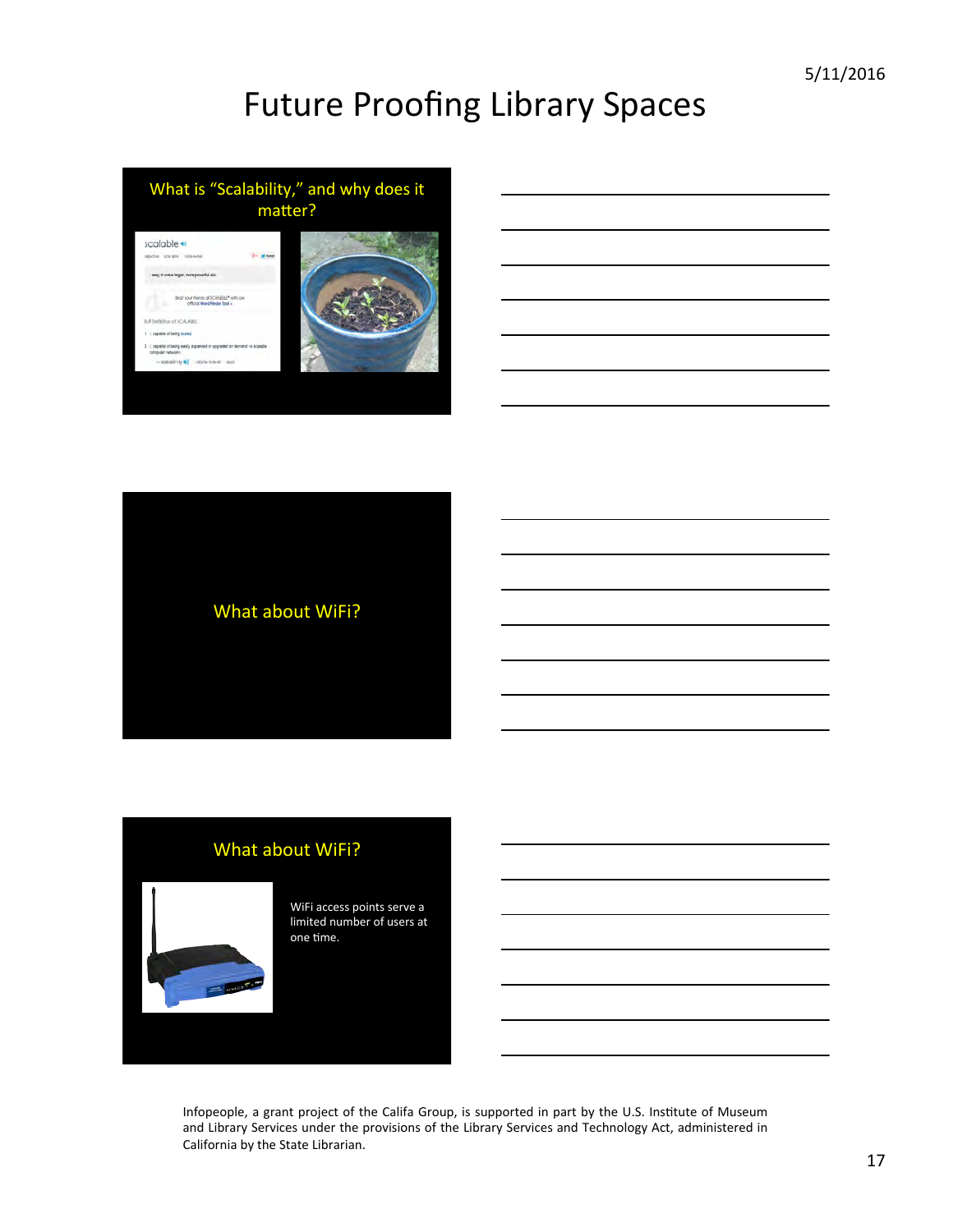#### What about WiFi?



#### Think "scalability" for mobile users--design for a WiFi network that can easily grow by simply adding inexpensive access points as demand increases.

**Making User Spaces Mobile Friendly** 

Pop-Quiz: Which seats are the most popular in your library?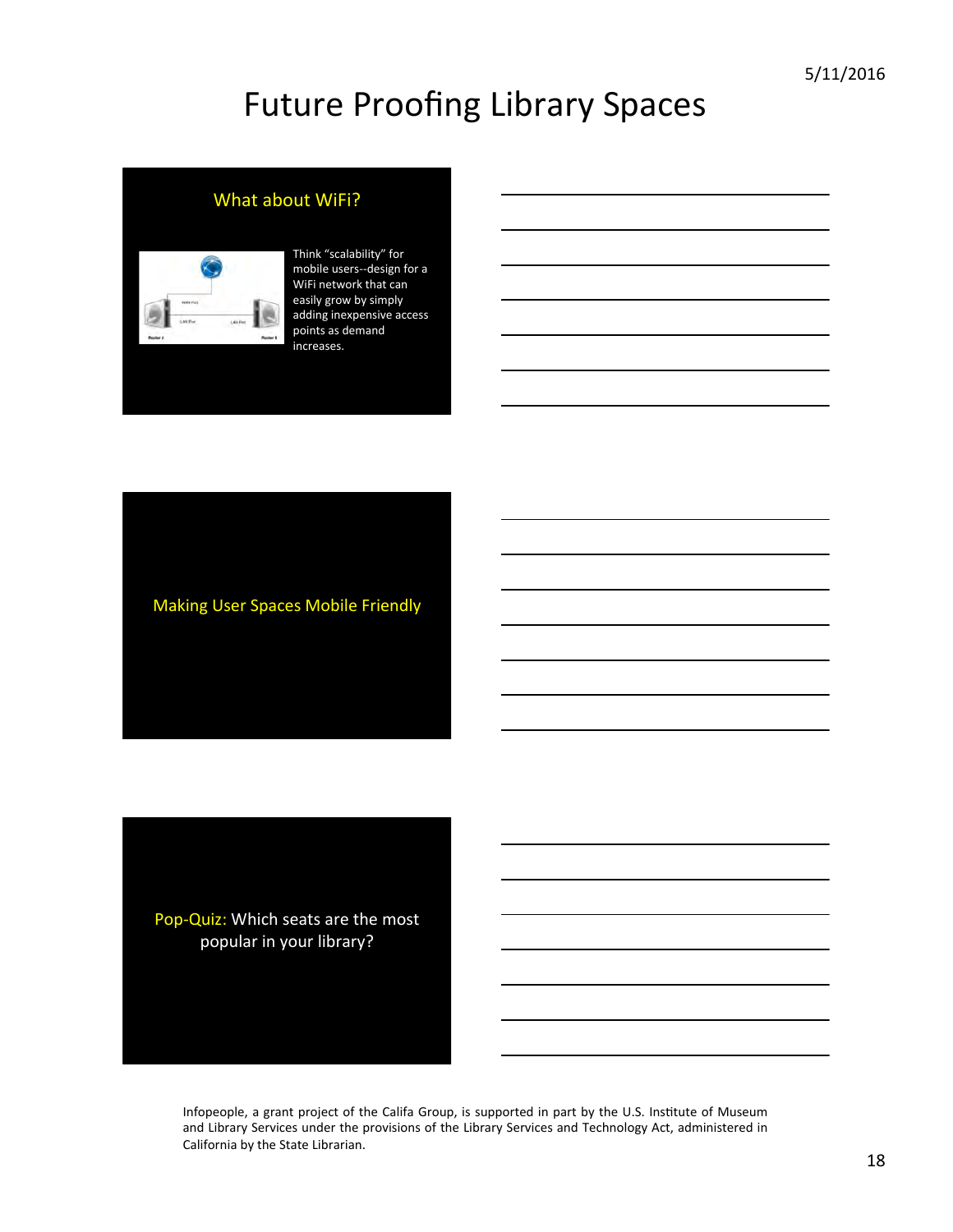



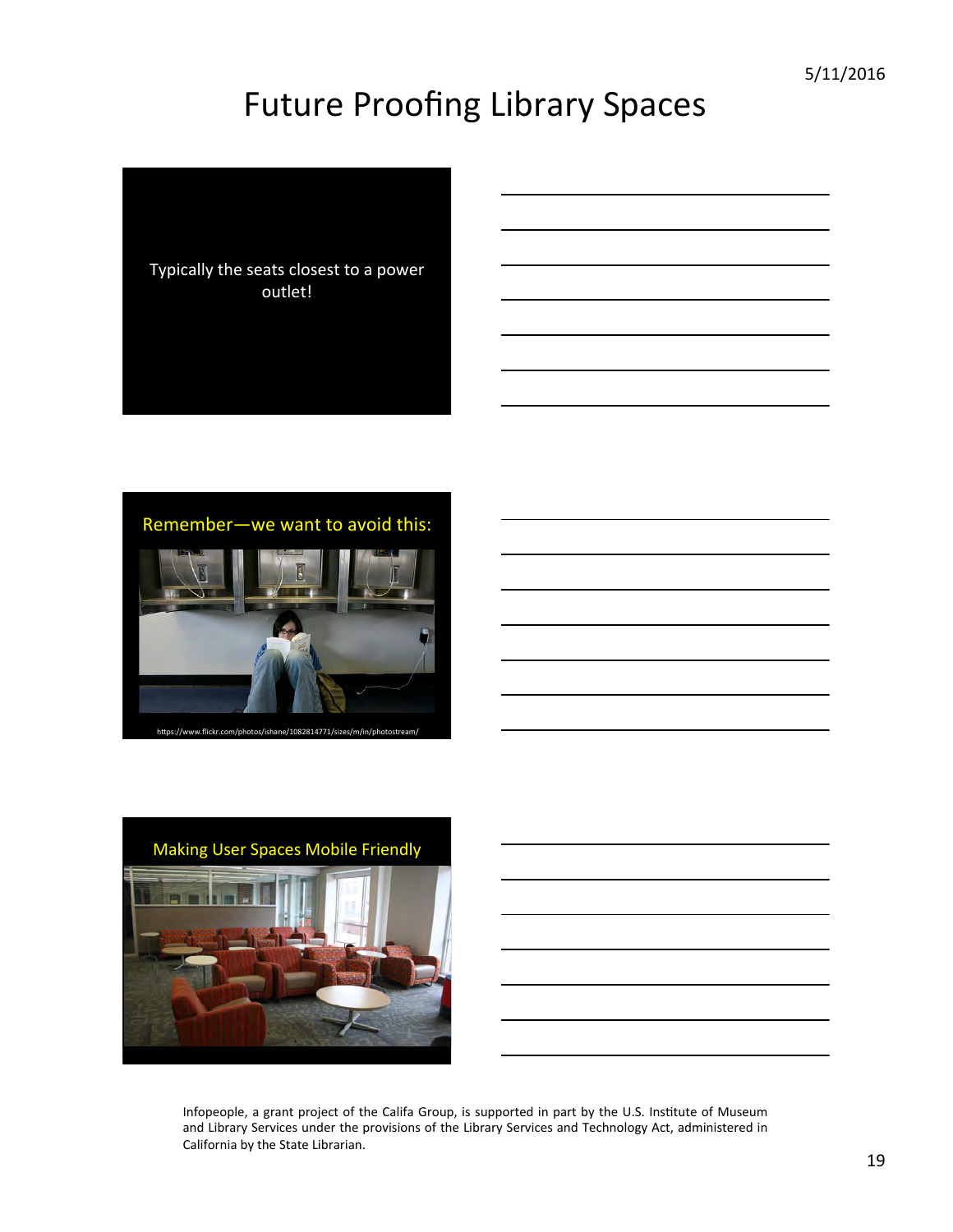

| the control of the control of the |  |
|-----------------------------------|--|



Carson's rule for remodels or new construction:

"Any space we provide for a patron to sit, we should also provide safe and convenient access to a power outlet."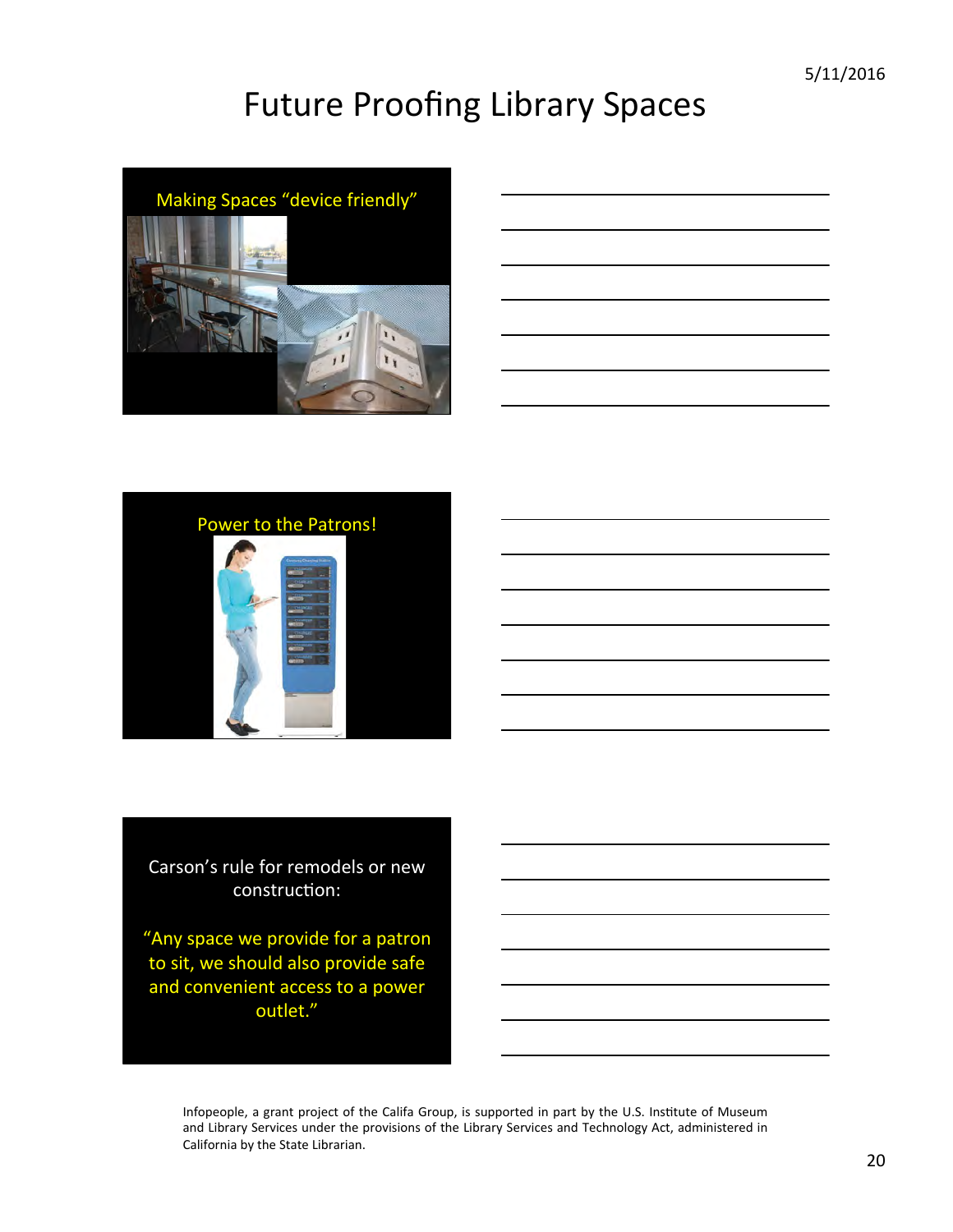#### Retrofitting power solutions

Visible surfacemounted power access points built into desks, tables and other furnishings. 



#### Retrofitting power solutions

The lowly power strip  $$ when selected or modified to match the aesthetics and mounted correctly can be an inexpensive approach. 



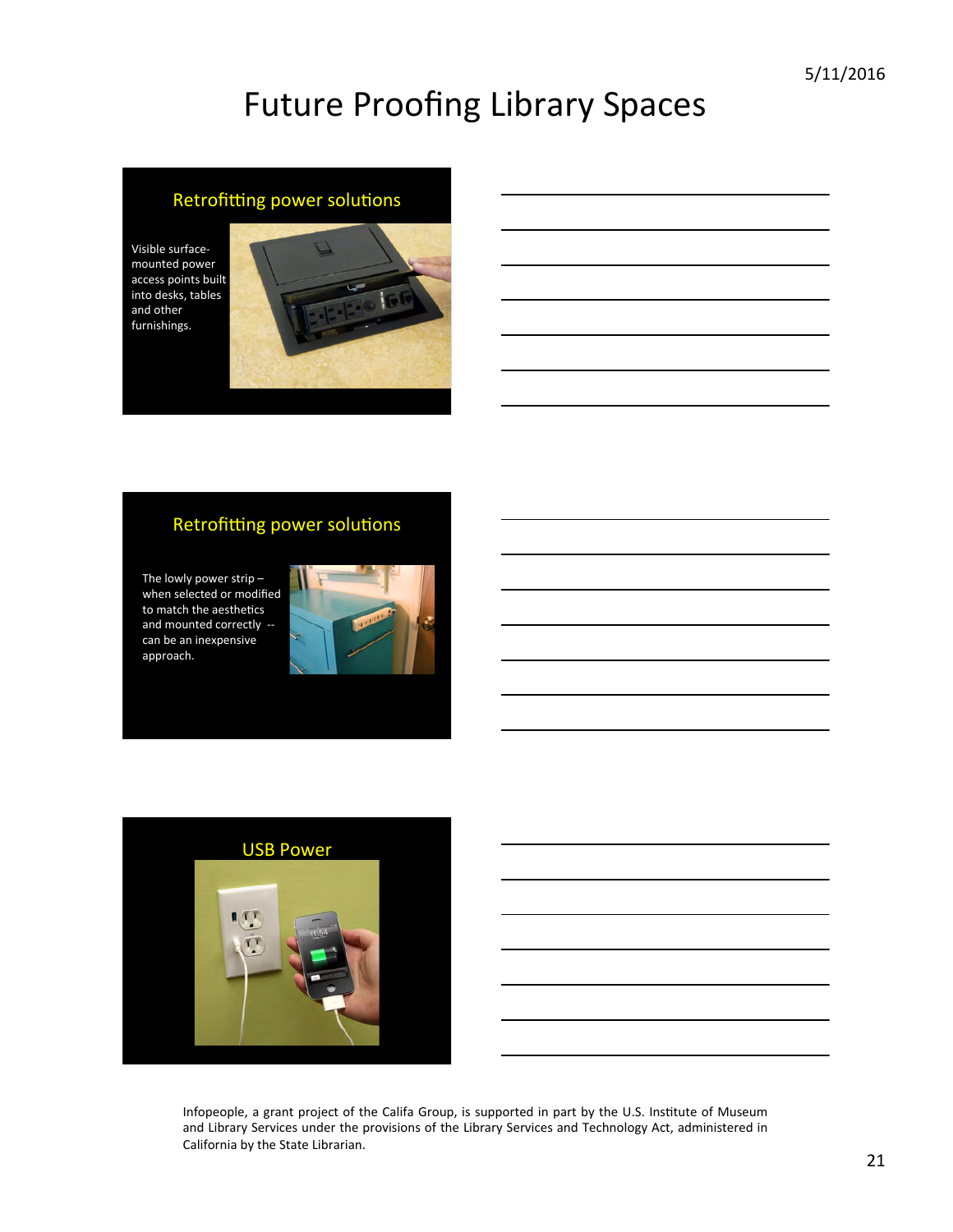

| -   |
|-----|
|     |
|     |
|     |
|     |
|     |
|     |
| ___ |
|     |
|     |
|     |
|     |
|     |
| ___ |
|     |
|     |
|     |
|     |
|     |
|     |
|     |
|     |
|     |
|     |
|     |
|     |
|     |
|     |
|     |
|     |
|     |
|     |
|     |
|     |
|     |
|     |
|     |
|     |
|     |
|     |



#### Design orientation: think like a mobile user.

Are we designing or modifying our spaces with patron comfort and convenience in mind, or just trying to fit the most people in the smallest space possible?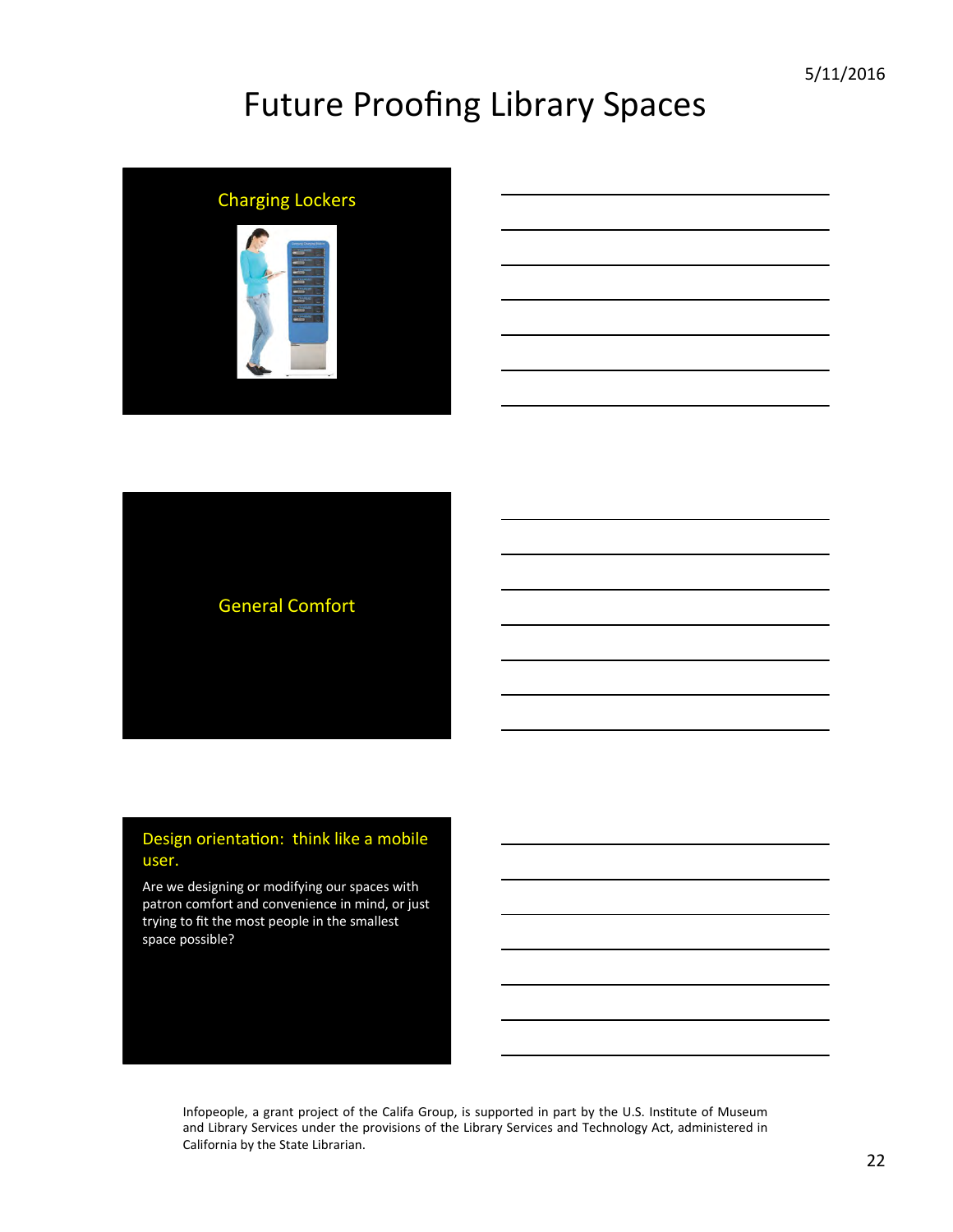# Solo Computing Spaces: places for solitary work

- Solo computing spaces  $-$  places for patron "stuff"
	- Books, purses, backpacks, food and drink (if you allow), etc.
	- Patrons have their own mobile devices! (space and power)

#### This is also a solo computing area



## Solo Computing Spaces: Ideas



#### • Lounge chairs with swivel tablet arms or portable pull-up tables are nice options.

Small portable tables are becoming the preferred option since users can adjust the table location to meet their needs, unlike swivel alternatives that attach directly to the chair.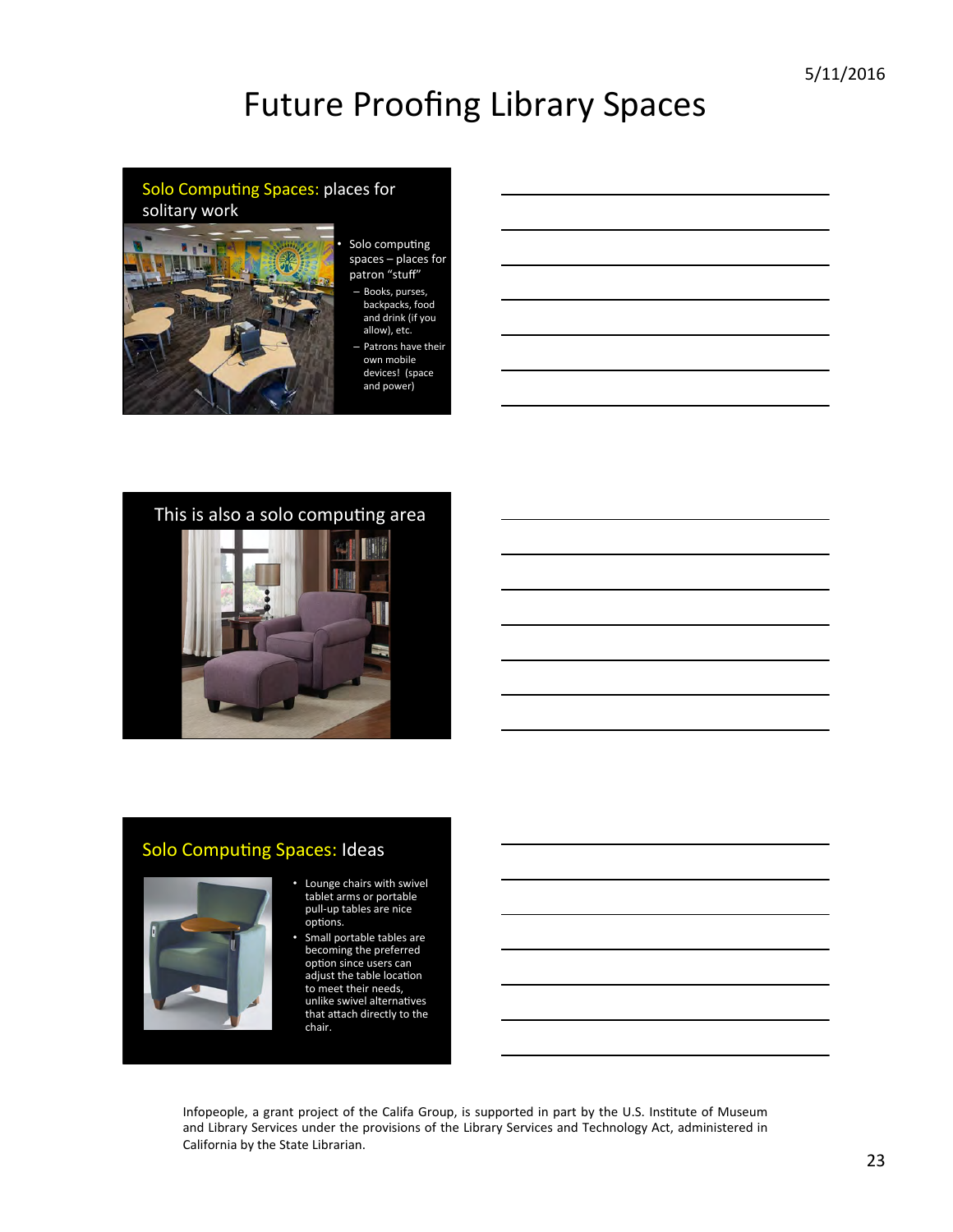

|  | <u> 1989 - Andrea Andrew Maria (h. 1989).</u> |
|--|-----------------------------------------------|
|  |                                               |
|  |                                               |
|  |                                               |
|  |                                               |
|  |                                               |
|  |                                               |
|  |                                               |
|  |                                               |
|  |                                               |
|  |                                               |



#### Collaborative Computing Spaces: Ideas



Large surface areas for personal and shared "stuff" Patrons have their own mobile devices! (space and power)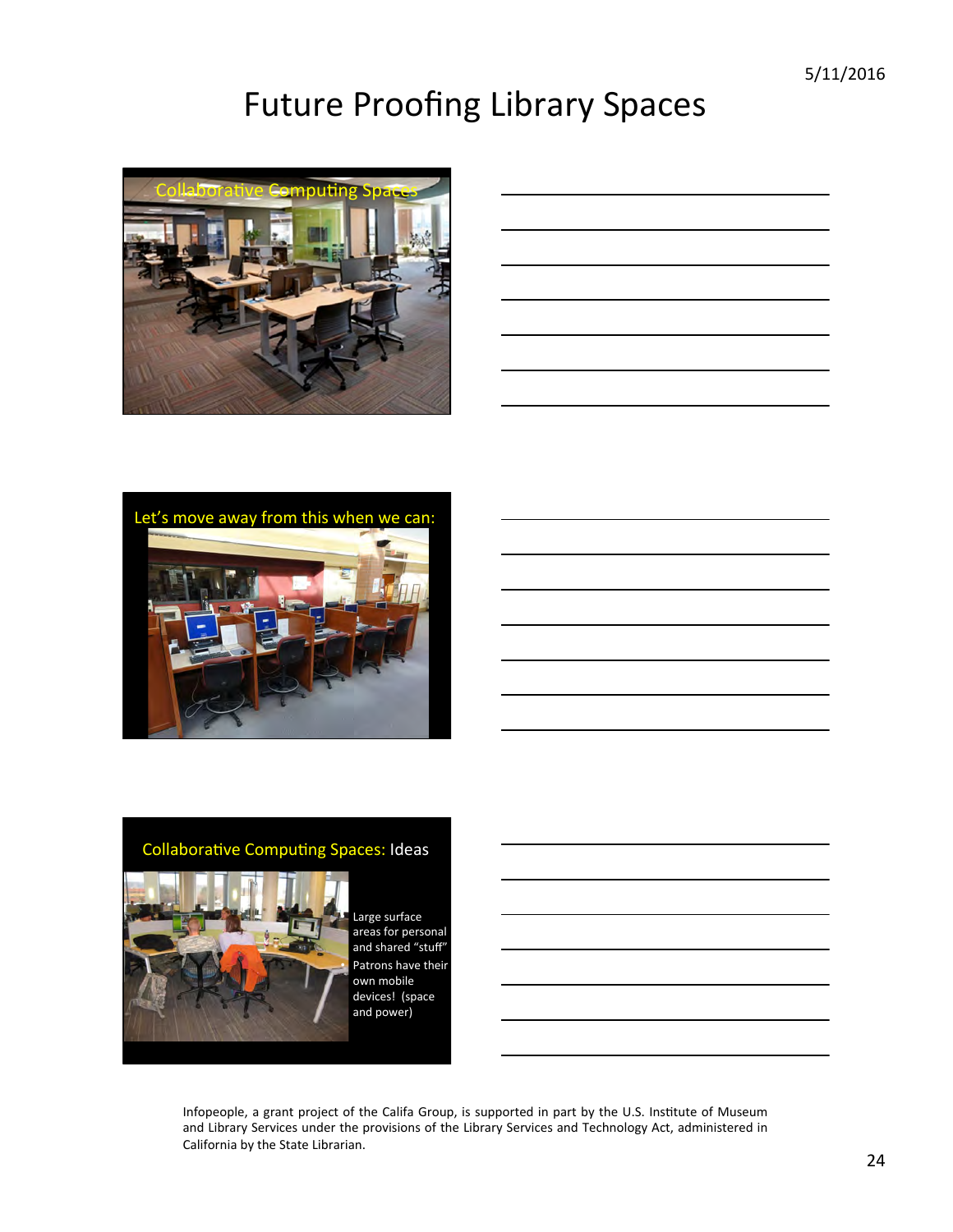





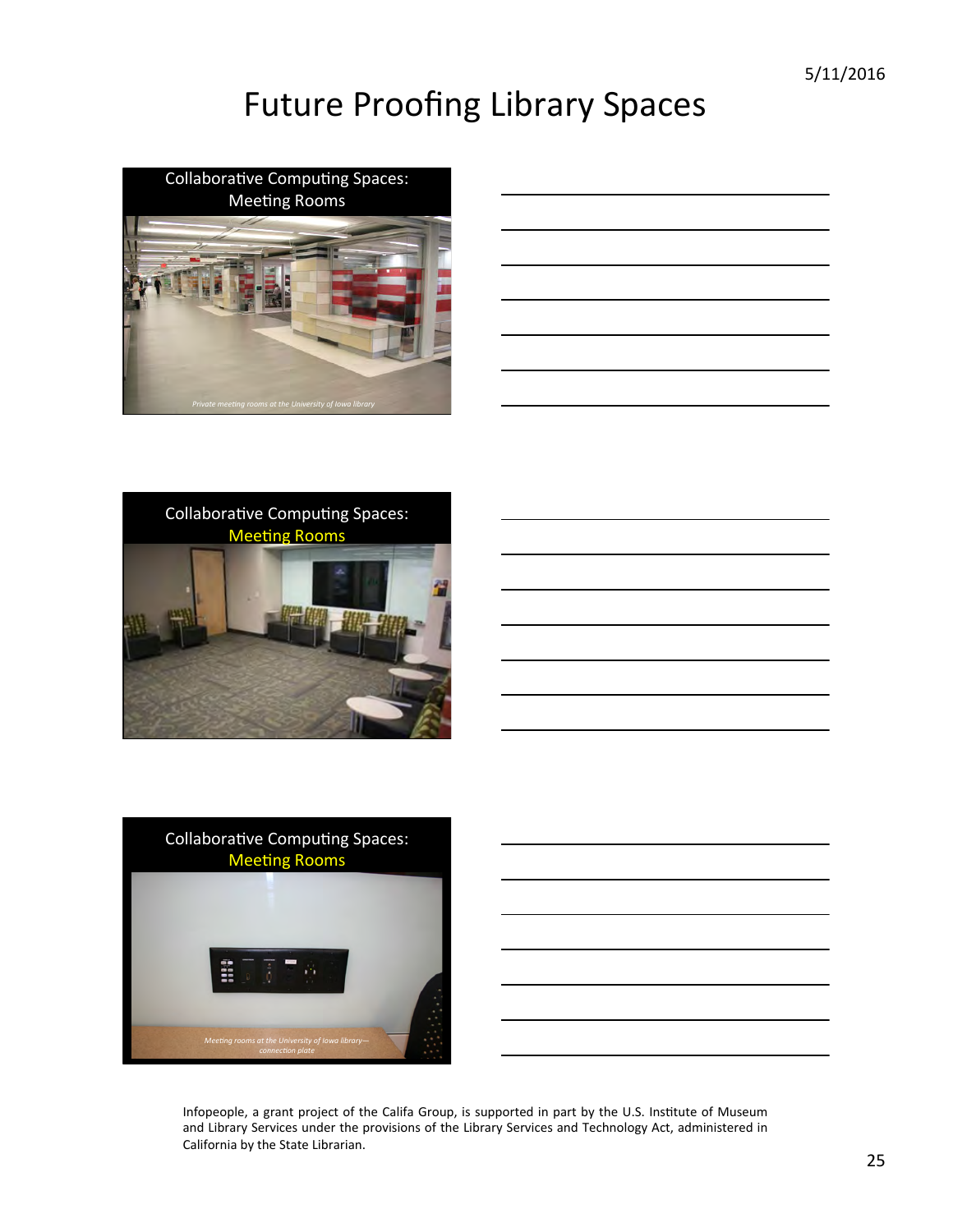



Homework/comments today: what needs have you observed from users of mobile technology in your library?

Homework/comments for today: How might you address those needs in your library?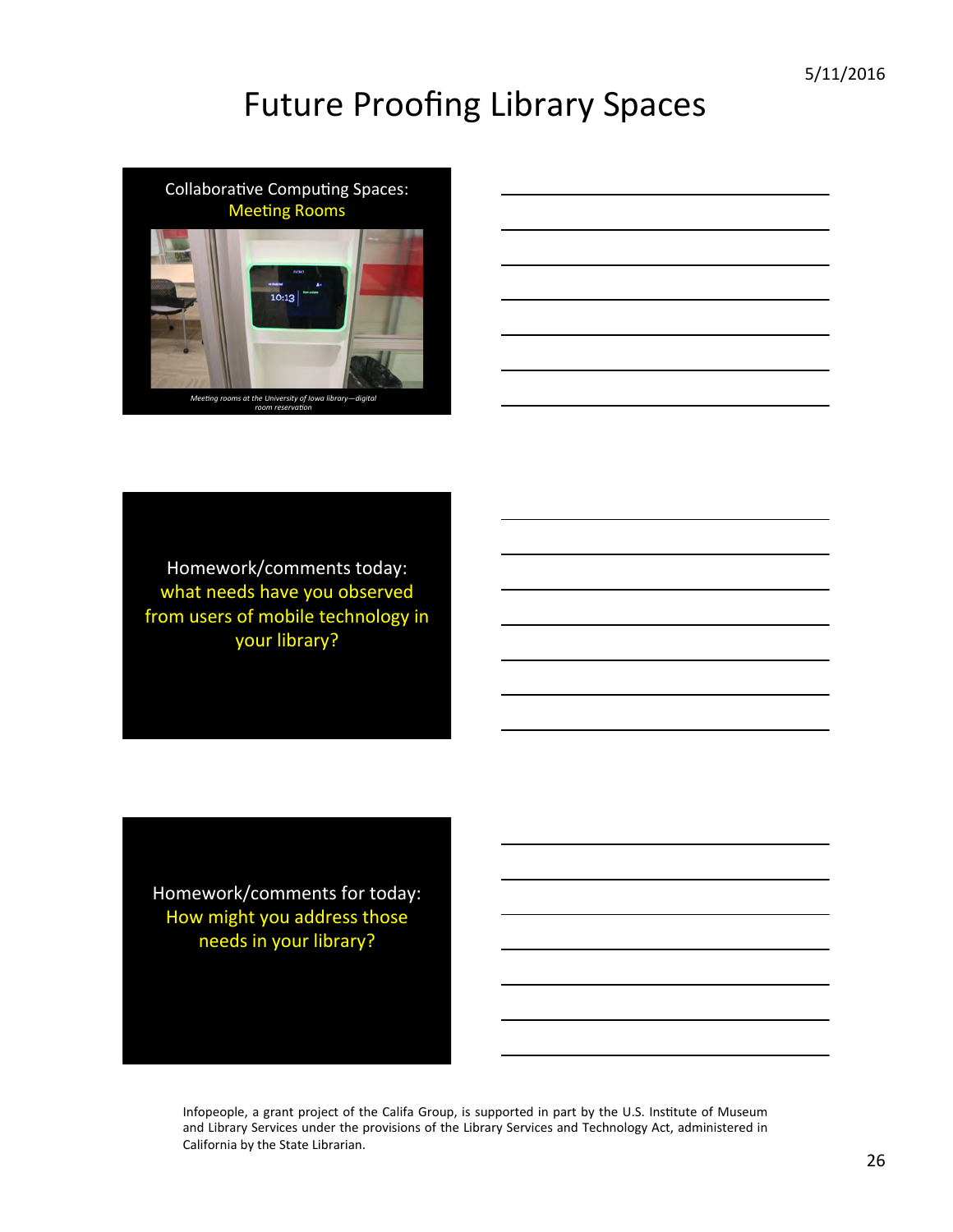What if you're maxed-out? What if you can't build?

Inspiration from Schools: Transition to the Learning Commons

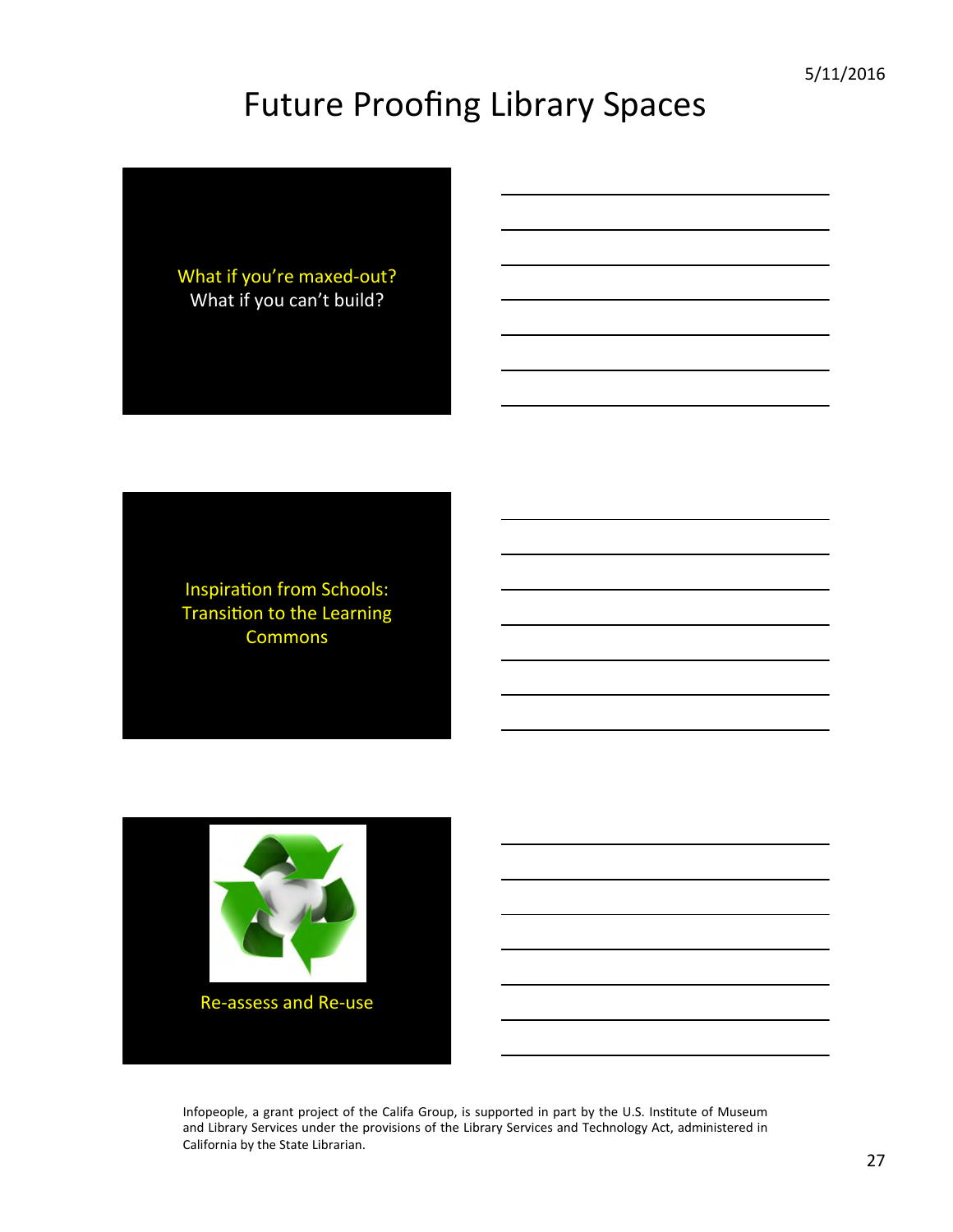

#### Assessment (different perspectives)

- Staff
- Patrons/Students
- Others



## Assess different things • Tech • Power • Physical Spaces • Workflow • Others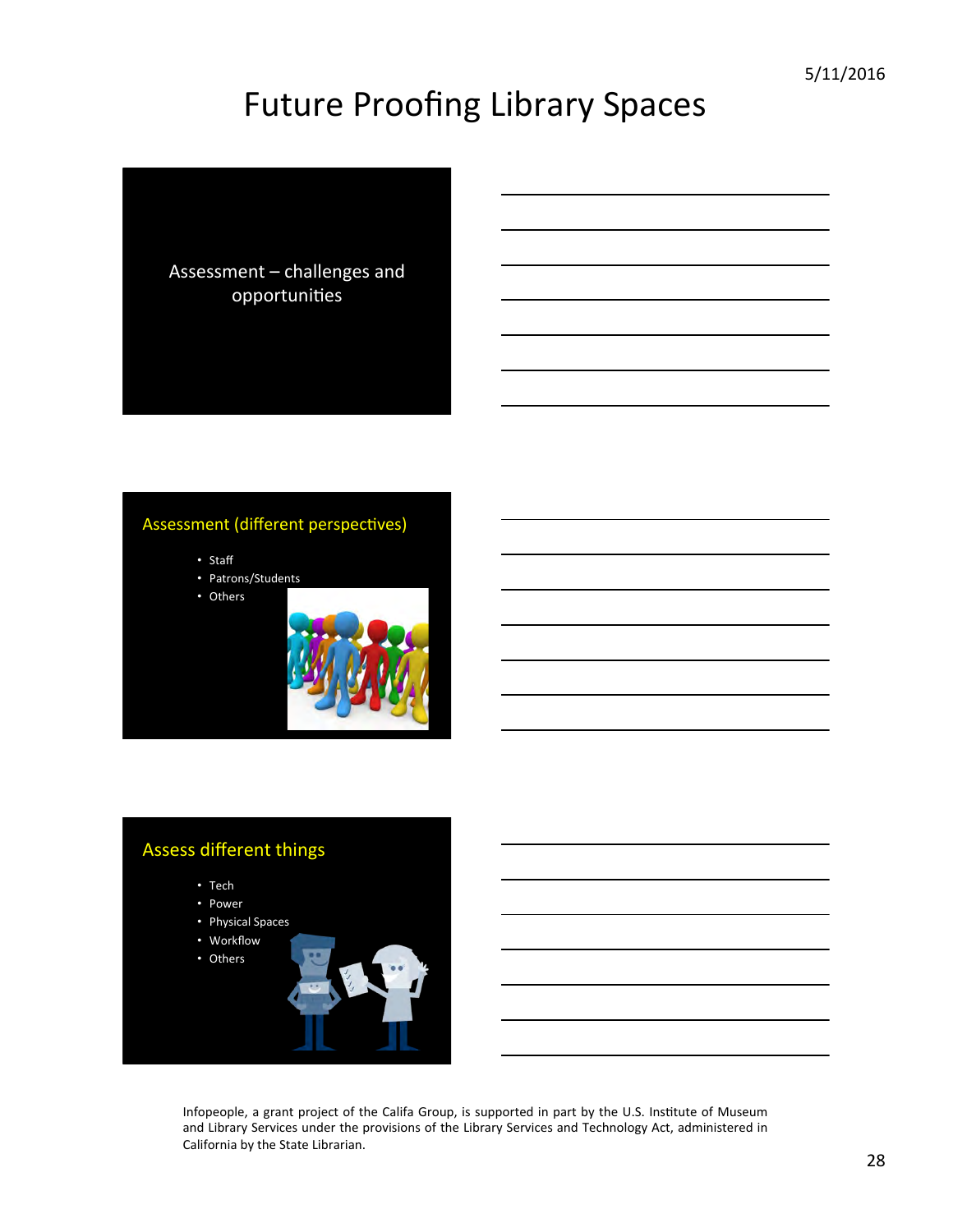#### **Assessment Criteria**

- Who does this serve (many or few, well-served<br>already or under-served)?
- How is it staffed? (are any trade-offs in staff time/<br>effort worthwhile?)
- Is it easy to use or learn for staff and customers?
- ed: What is the Total Cost of Ownership
- (TCO)?
- **ed:** What is the Return on Investment (ROI)?



#### **Approaching Funding**

- Be deliberate
- Use a design process
- Identify the primary objective

## **Approaching Staffing**



m

Regular access **Learning** Sharing opportunities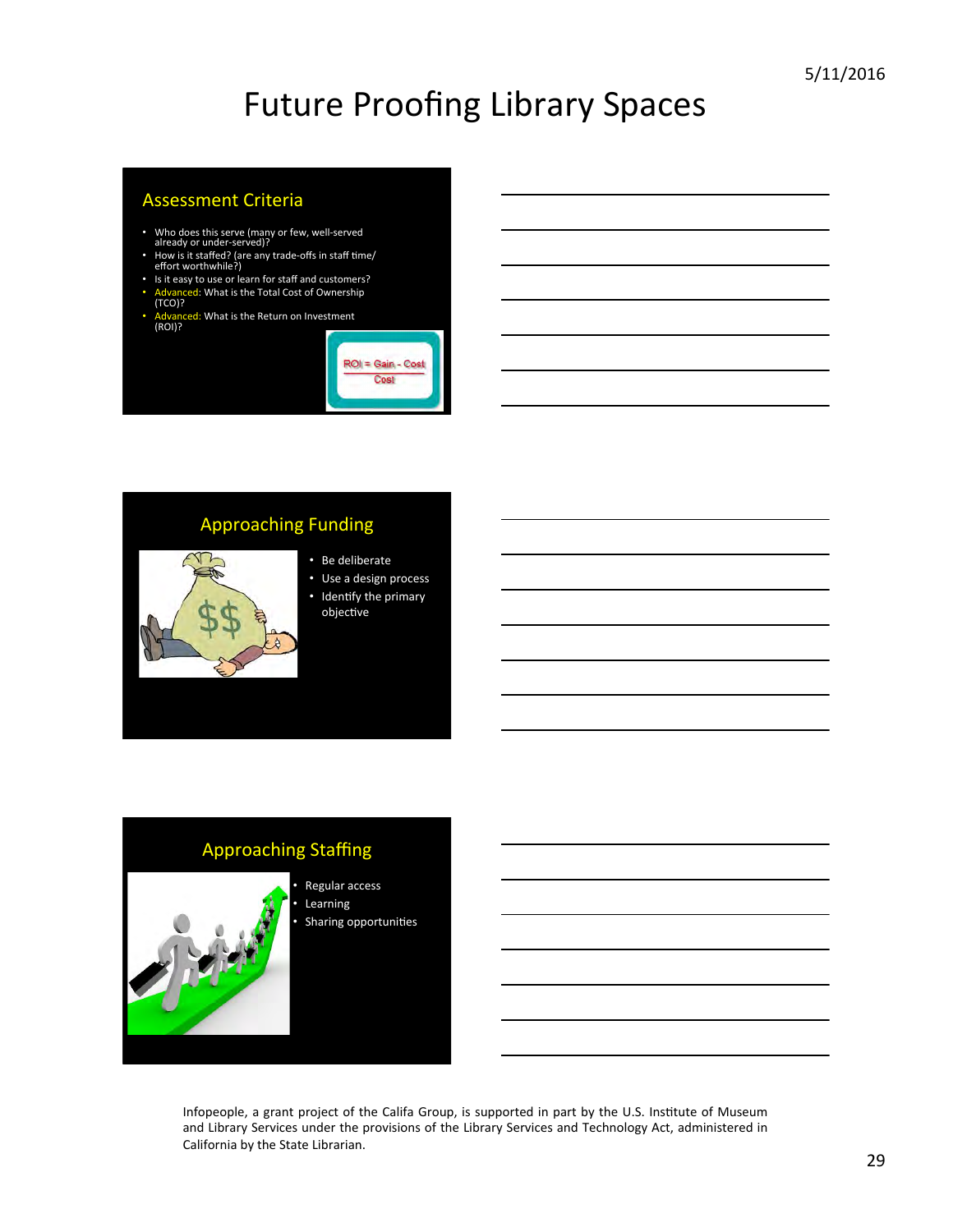Take Home Activity: **Vision for Your Library** 

Resources: People, Places, Things

Resources: Energy, Good Will, Stick-to-it-iveness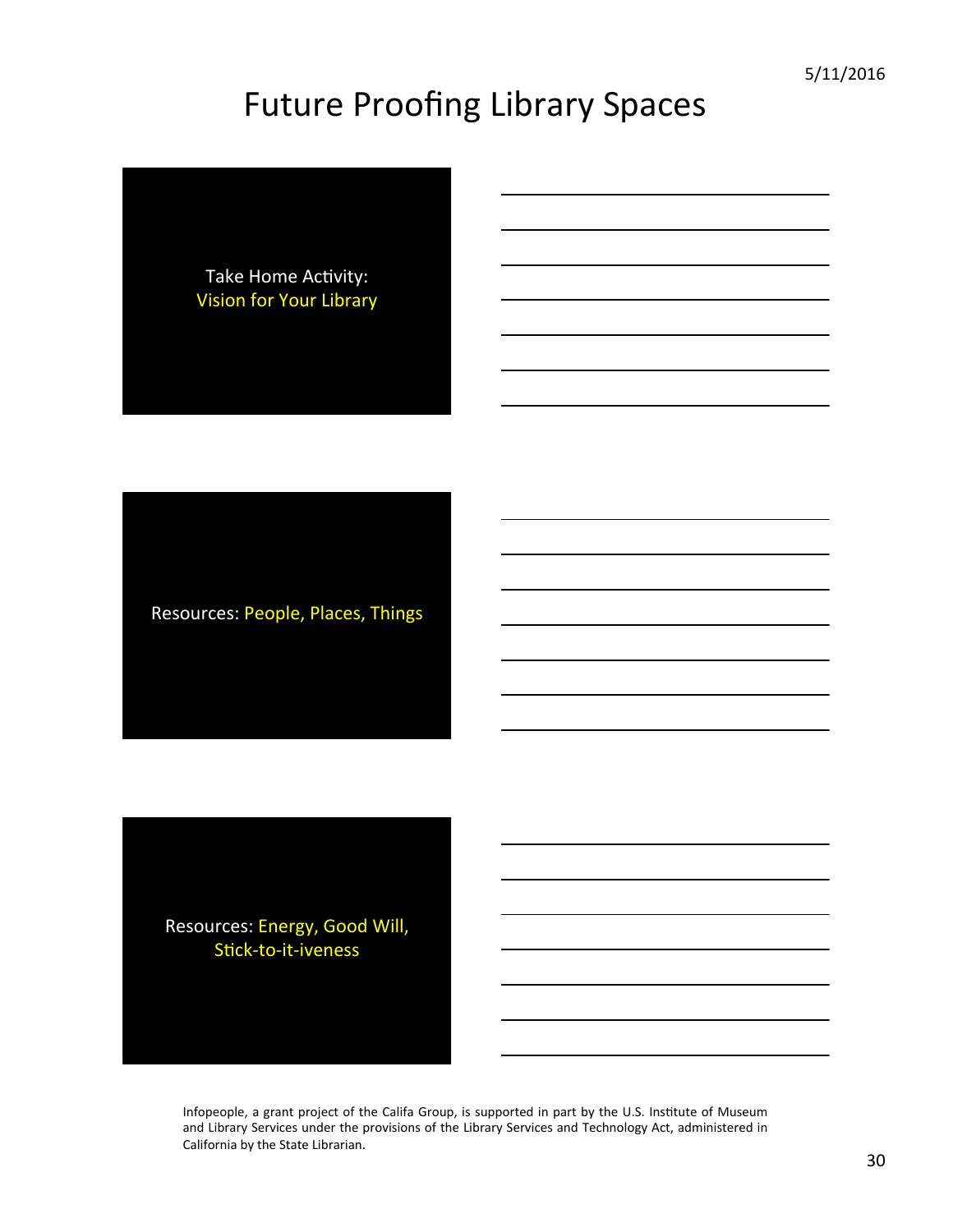

#### Mini-Project Plan

- Vision/Impact
- A main objective (just one for today)
- A set of tasks
- A timeline or a deadline
- What you need to get the job done
	- Time
	- Money
	- Donations or grants
- How do we know we've been successful (hint: did we accomplish the objective?

#### Vision/Impact

• What is your big picture?

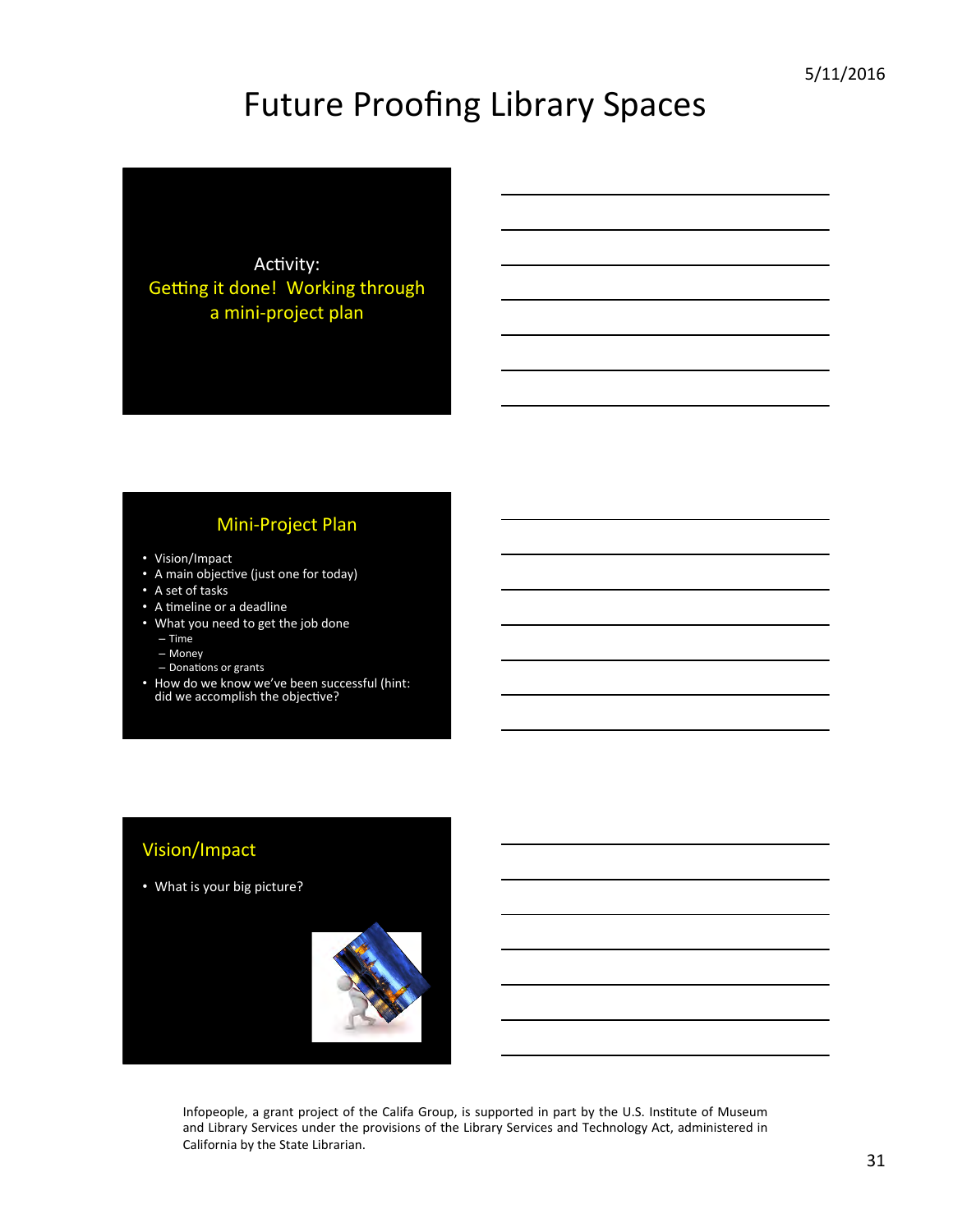### A main Goal (just for today)

• Describe what you intend to accomplish (SMARTly) 



#### A set of tasks:

• How will you accomplish your Goal?

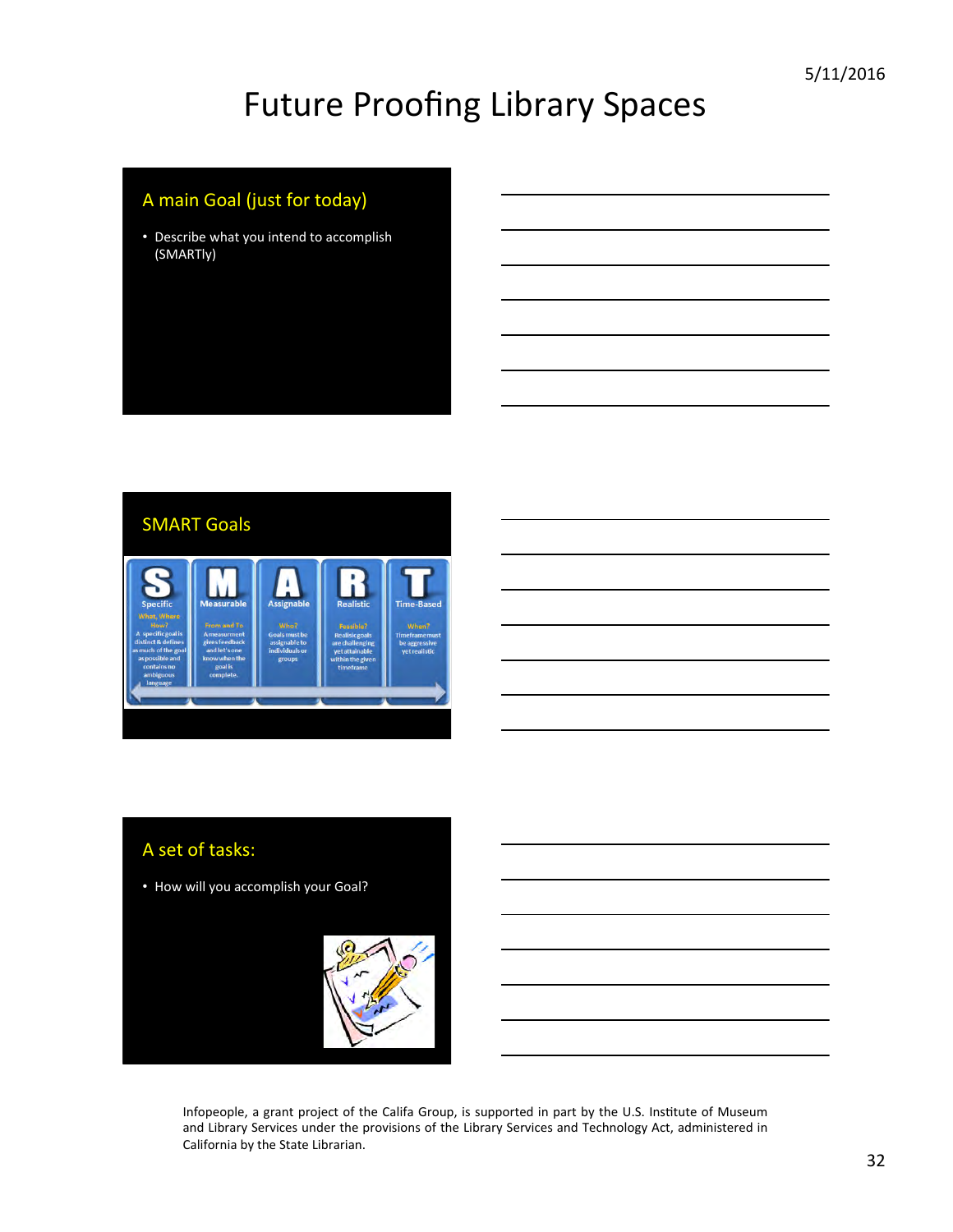#### A timeline or deadline:

• How long with this take – or when should it be completed? 



#### What do you need to get the job done?

- Time
- Money
- Donations or grants
- Other



#### How do we know we've been successful?

• Hint: did we accomplish the objective?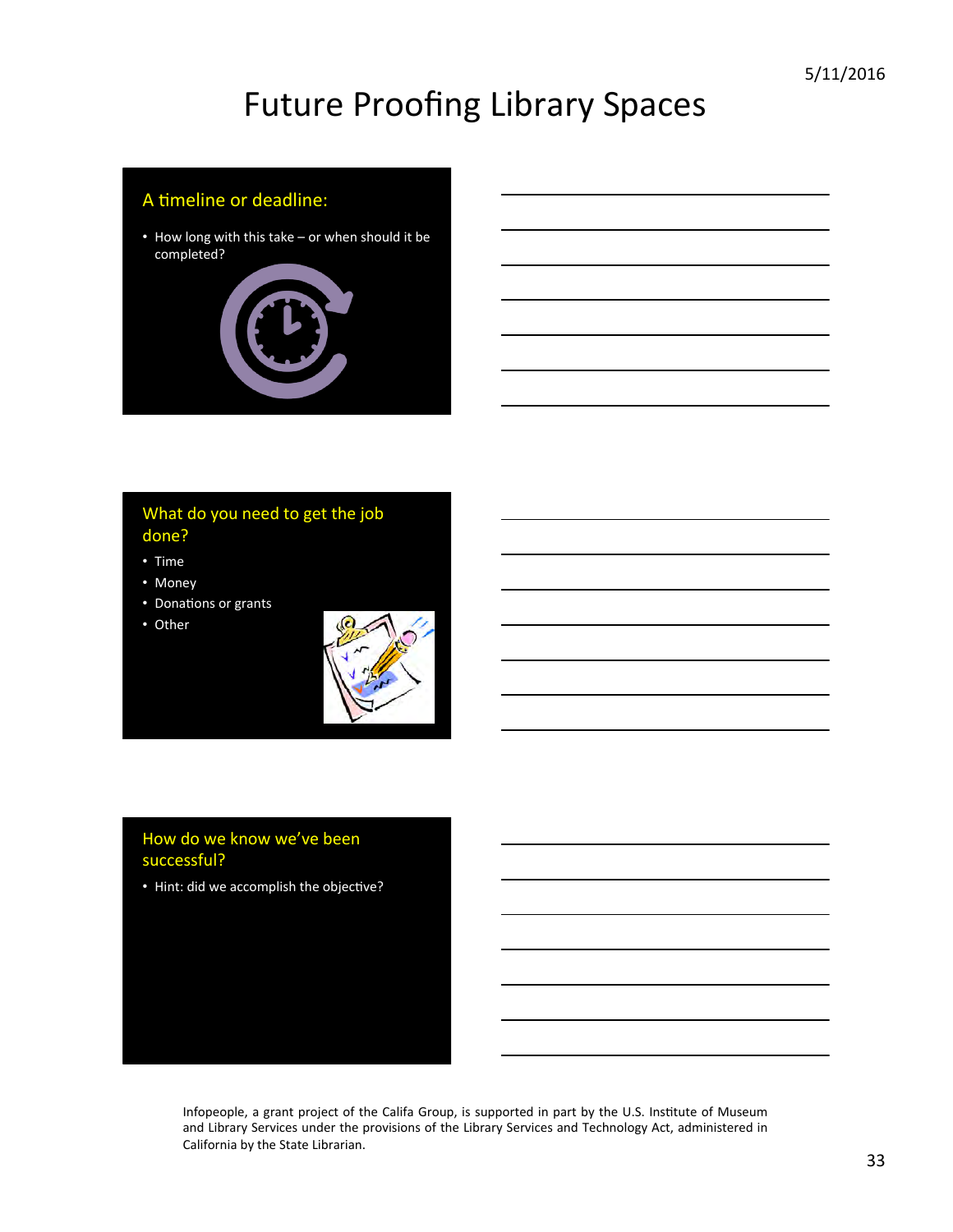Are you done? *Hint: You're never done!* :0)

#### What's Next?

• Going forward, one of the greatest emerging technology needs -- and one that applies to all areas of the library -- is coming from the further evolution of "BYOD" (Bring Your Own Device) where patrons and staff bring their own equipment to use with the library's wireless access. Today, BYOD generally refers to laptop computers, tablets, eReaders and other similar devices. But those are just the beginning.